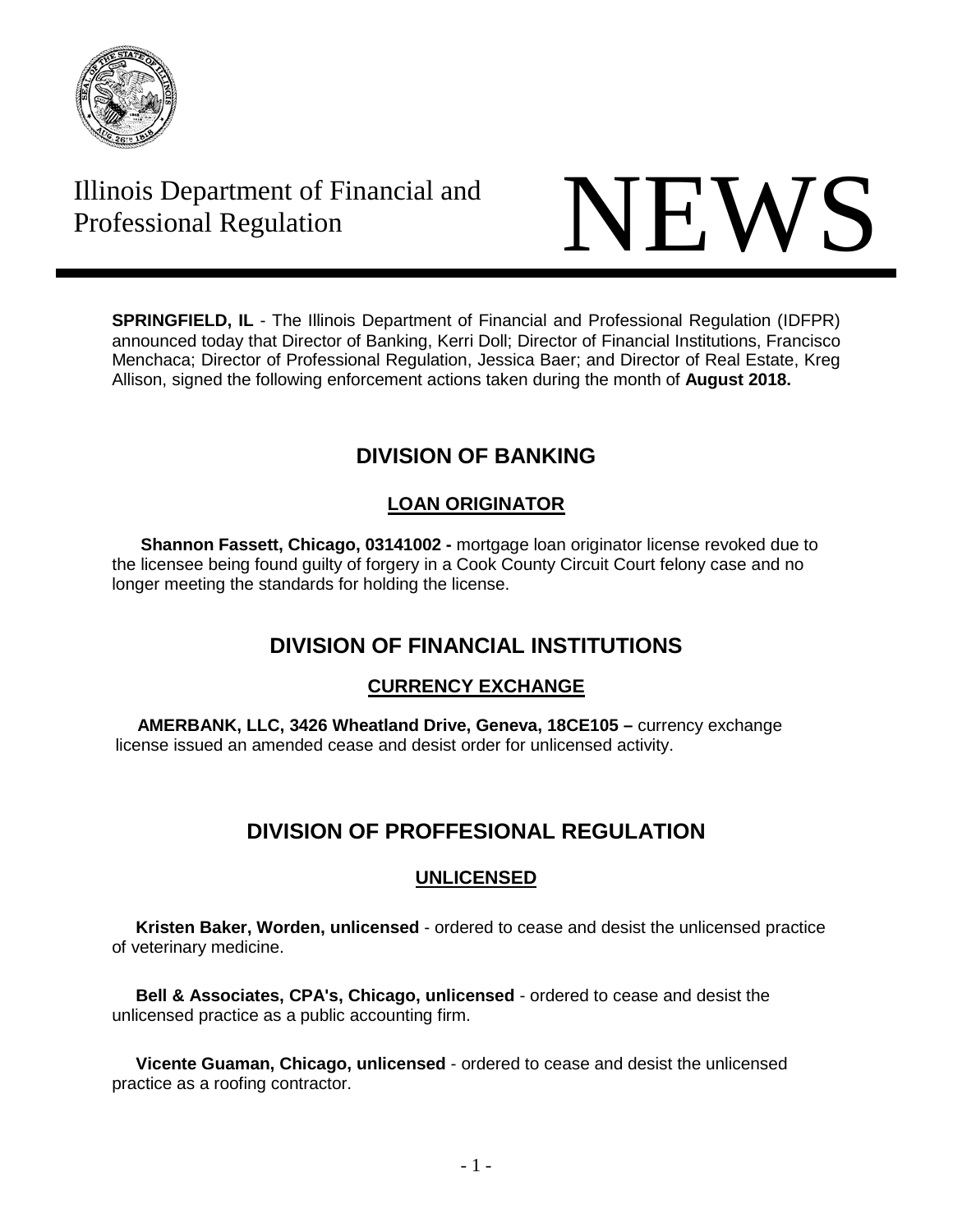**Cherie Hogland, Roscoe, unlicensed** - ordered to cease and desist the unlicensed practice of veterinary medicine.

 **Novak Home Improvement, Lake St. Louis, MO, unlicensed** - ordered to cease and desist the unlicensed practice as a roofing contractor.

 **Samuel Rawls, Chicago, unlicensed** - ordered to cease and desist the unlicensed practice as a funeral director and embalmer.

 **Shamrock Construction, Roscoe, unlicensed** - ordered to cease and desist the unlicensed practice as a roofing contractor.

 **Stalworth Underground LLC, Chicago, unlicensed** - ordered to cease and desist the unlicensed practice of land surveying.

 **Segundo Tacuri, Chicago, unlicensed** - ordered to cease and desist the unlicensed practice as a roofing contractor.

 **The Dog Spot Pet Care, Downers Grove, unlicensed** - ordered to cease and desist the unlicensed practice of veterinary medicine.

#### **ARCHITECT**

 **Daniel Delimata, New Lenox, 001012938** - architect license suspended for failure to file and/or pay Illinois state income taxes.

 **Bryan Hudson, Chicago, 001020747** - architect license suspended for failure to file and/or pay Illinois state income taxes.

#### **ATHLETIC**

 **Jason High, Olathe, KS, 0021695330016** - licensed MMA contestant license suspended for 30 days, effective retroactive to June 22, 2018 and fined \$1,500 for pushing a referee during a match.

 **Daniel Lardy, Wonder Lake, 0021663770020** - licensed FCMA promoter license suspended for failure to file and/or pay Illinois state income taxes.

#### **BARBER, COSMETOLOGY, ESTHETICS, HAIR BRAIDING AND NAIL TECHNOLOGY**

 **Ngan Le, Chicago, 169021637** - nail technician license suspended for failure to file and/or pay Illinois state income taxes.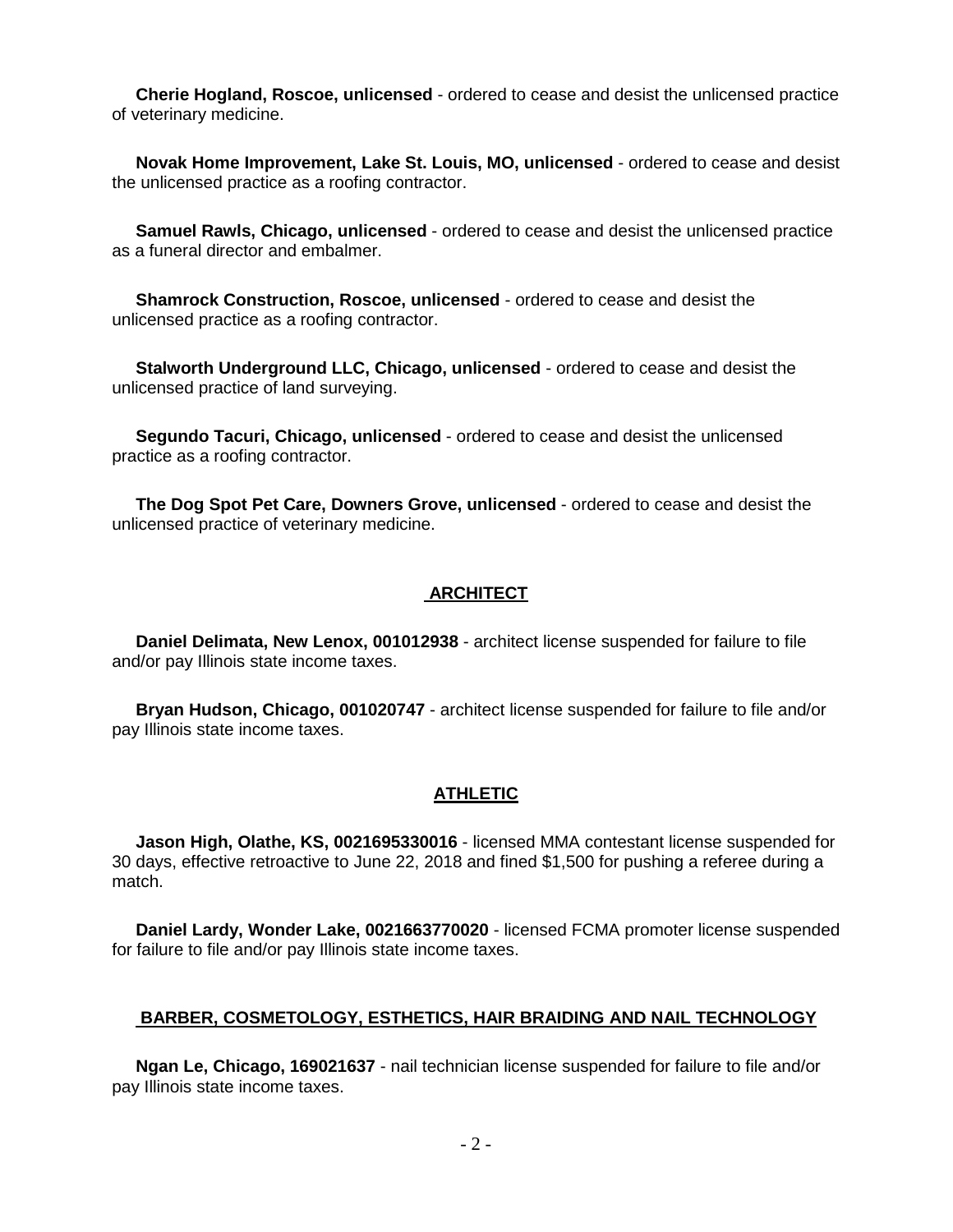**Kay Ho, Pingree Grove, 169022802** - nail technician license suspended for failure to file and/or pay Illinois state income taxes.

 **Antoaneta Anton, Chicago, 011289531** - cosmetologist license suspended for failure to file and/or pay Illinois state income taxes.

 **Ashmaad Bew, Chicago, 011271909** - cosmetologist license suspended for failure to file and/or pay Illinois state income taxes.

 **Amanda Bradley, Hoffman Estates, 011294029** - cosmetologist license suspended for failure to file and/or pay Illinois state income taxes.

 **Julia Brown, Columbia, 011306994** - cosmetologist license suspended for failure to file and/or pay Illinois state income taxes.

 **Jessica Buster, Jacksonville, 011282508** - cosmetologist license suspended for failure to file and/or pay Illinois state income taxes.

 **Brittany Cain, Chicago, 006063267** - barber license suspended for failure to file and/or pay Illinois state income taxes.

 **Samantha Carter, Fairview Heights, 011253854** - cosmetologist license suspended for failure to file and/or pay Illinois state income taxes.

 **Samantha Carter, Fairview Heights, 012008420** - cosmetologist teacher license suspended for failure to file and/or pay Illinois state income taxes.

 **Deanna Clements, Plainfield, 011285710** - cosmetologist license suspended for failure to file and/or pay Illinois state income taxes.

 **Dena Craft, Waukegan, 011231374** - cosmetologist license suspended for failure to file and/or pay Illinois state income taxes.

 **Marsha Crane, Carlinville, 011193475** - cosmetologist license suspended for failure to file and/or pay Illinois state income taxes.

 **Neil Culpepper, Oakwood, 011224085** - cosmetologist license suspended for failure to file and/or pay Illinois state income taxes.

 **Amy Dupage, West Peoria, 169010519** - nail technician license suspended for failure to file and/or pay Illinois state income taxes.

 **Melanie Edwards, Lansing, 132000251** - esthetician teacher license suspended for failure to file and/or pay Illinois state income taxes.

 **Chiquita Edwards, Country Club Hills, 011247348** - cosmetologist license suspended for failure to file and/or pay Illinois state income taxes.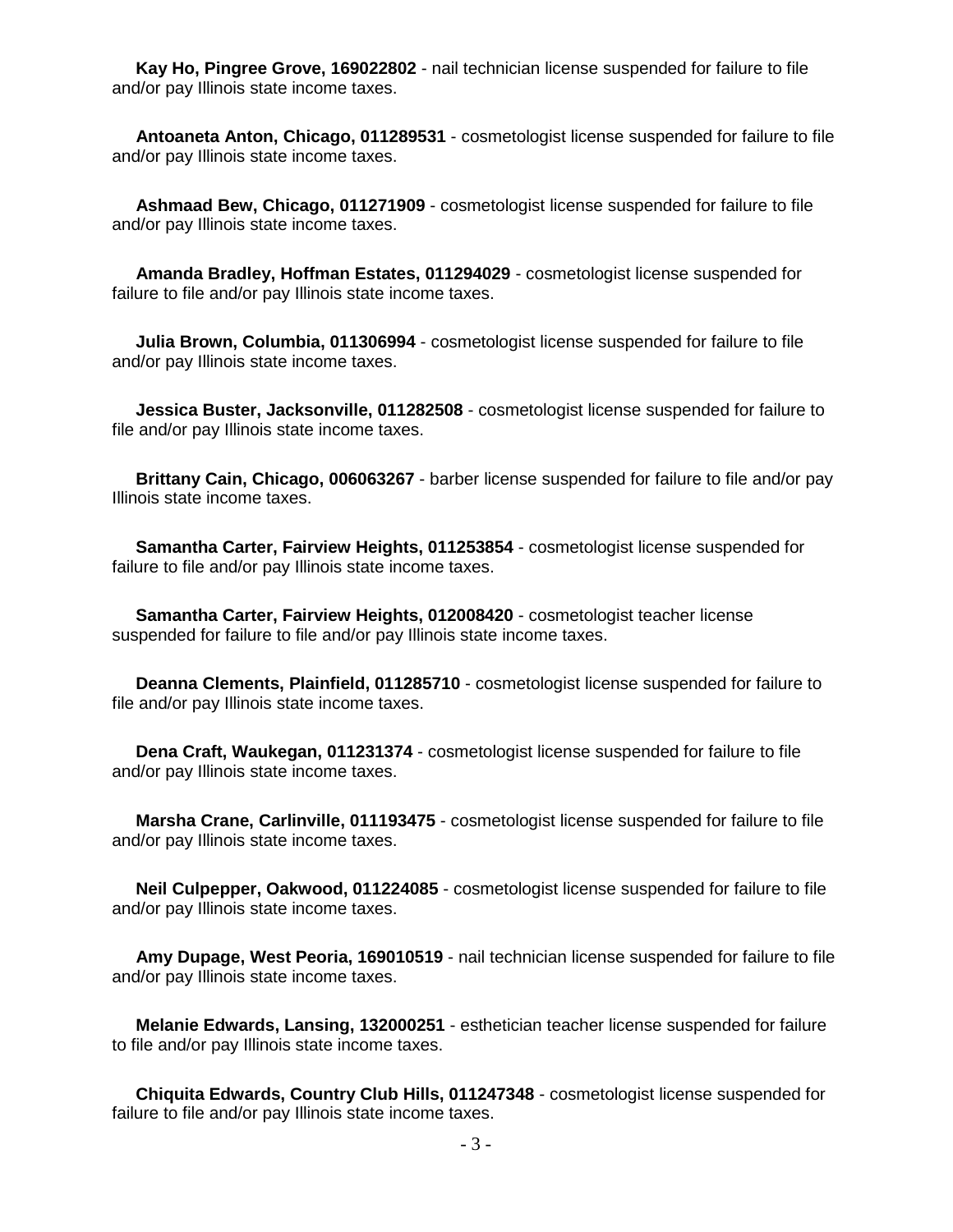**Shacara Enoch, Tucson, AZ, 131010395** - esthetician license suspended for failure to file and/or pay Illinois state income taxes.

 **Cherryl Errazo, Chicago, 011292643** - cosmetologist license suspended for failure to file and/or pay Illinois state income taxes.

 **Leandra Gonzalez, Belvidere, 011305797** - cosmetologist license suspended for failure to file and/or pay Illinois state income taxes.

 **Nicole Green, Calumet City, 169025094** - nail technician license suspended for failure to file and/or pay Illinois state income taxes.

 **Mimi Hua, Bourbonnais, 169016547** - nail technician license suspended for failure to file and/or pay Illinois state income taxes.

 **Rebecca Huege, Des Plaines, 011284938** - cosmetologist license suspended for failure to file and/or pay Illinois state income taxes.

 **Cora Hunt, East Peoria, 011279275** - cosmetologist license suspended for failure to file and/or pay Illinois state income taxes.

 **Ngan Huynh, Rockford, 169021992** - nail technician license suspended for failure to file and/or pay Illinois state income taxes.

 **Yasoraje Jimenez, Fort Myers Beach, FL, 169024966** - nail technician license suspended for failure to file and/or pay Illinois state income taxes.

 **Tiarra Johnson, Joliet, 011279252** - cosmetologist license suspended for failure to file and/or pay Illinois state income taxes.

 **Tricia Keller, Chicago, 011292700** - cosmetologist license suspended for failure to file and/or pay Illinois state income taxes.

 **Shawky Khalil, Westmont, 011293190** - cosmetologist license suspended for failure to file and/or pay Illinois state income taxes.

 **Anthony Leon, Rockford, 006064850** - barber license suspended for failure to file and/or pay Illinois state income taxes.

 **Donita Lester, Chicago, 131006535** - esthetician license suspended for failure to file and/or pay Illinois state income taxes.

 **Jackie Lind, Peoria, 011258511** - cosmetologist license suspended for failure to file and/or pay Illinois state income taxes.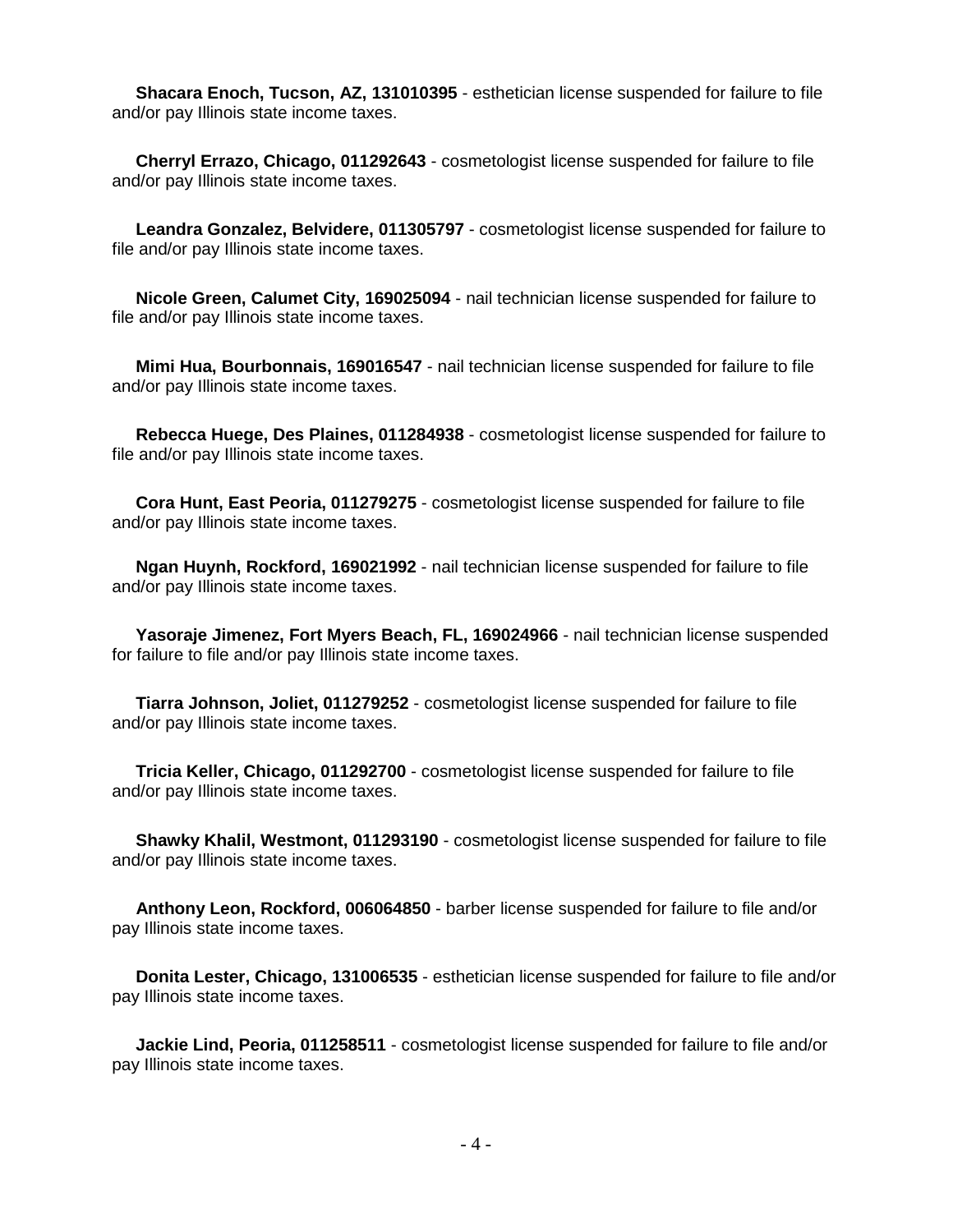**Crystal McAfee, Maywood, 011269759** - cosmetologist license renewed with reprimand and fined \$250 after practiced cosmetology on a non-renewed license.

 **Sharon Medina, Kirkland, 131007977** - esthetician license suspended for failure to file and/or pay Illinois state income taxes.

 **Morgan Murray, Byron, 011298541** - cosmetologist license suspended for failure to file and/or pay Illinois state income taxes.

 **Genevieve Paisker, Westmont, 131000983** - esthetician license suspended for failure to file and/or pay Illinois state income taxes.

 **Steven Pham, Chicago, 169018517** - nail technician license suspended for failure to file and/or pay Illinois state income taxes.

 **Christina Pulcher, Decatur, 011300448** - cosmetologist license suspended for failure to file and/or pay Illinois state income taxes.

 **Chloe Rey-Talley, Oak Park, 011303261** - cosmetologist license suspended for failure to file and/or pay Illinois state income taxes.

 **Nicole Rincker, Addison, 131009294** - esthetician license suspended for failure to file and/or pay Illinois state income taxes.

 **Devon Ruester, Mascoutah, 011311658** - cosmetologist license suspended for failure to file and/or pay Illinois state income taxes.

 **Patrice Steel, Chicago, 011305760** - cosmetologist license suspended for failure to file and/or pay Illinois state income taxes.

 **Roynetta Tripp, Maywood, 011309736** - cosmetologist license suspended for failure to file and/or pay Illinois state income taxes.

 **Anna Truong, Justice, 169022101** - nail technician license suspended for failure to file and/or pay Illinois state income taxes.

 **Olga Volenska, Norridge, 131app3769654** - esthetician license issued with reprimand and fined \$2,000 for previously submitting a cosmetologist application with falsified documents.

 **Tynessa Ward, Bellwood, 011310465** - cosmetologist license suspended for failure to file and/or pay Illinois state income taxes.

 **Taylor Weldon, Sandwich, 011310138** - cosmetologist license suspended for failure to file and/or pay Illinois state income taxes.

 **Frank Yeates, Lincoln, 006060828** - barber license indefinitely suspended for being more than 30 days delinquent in the payment of child support.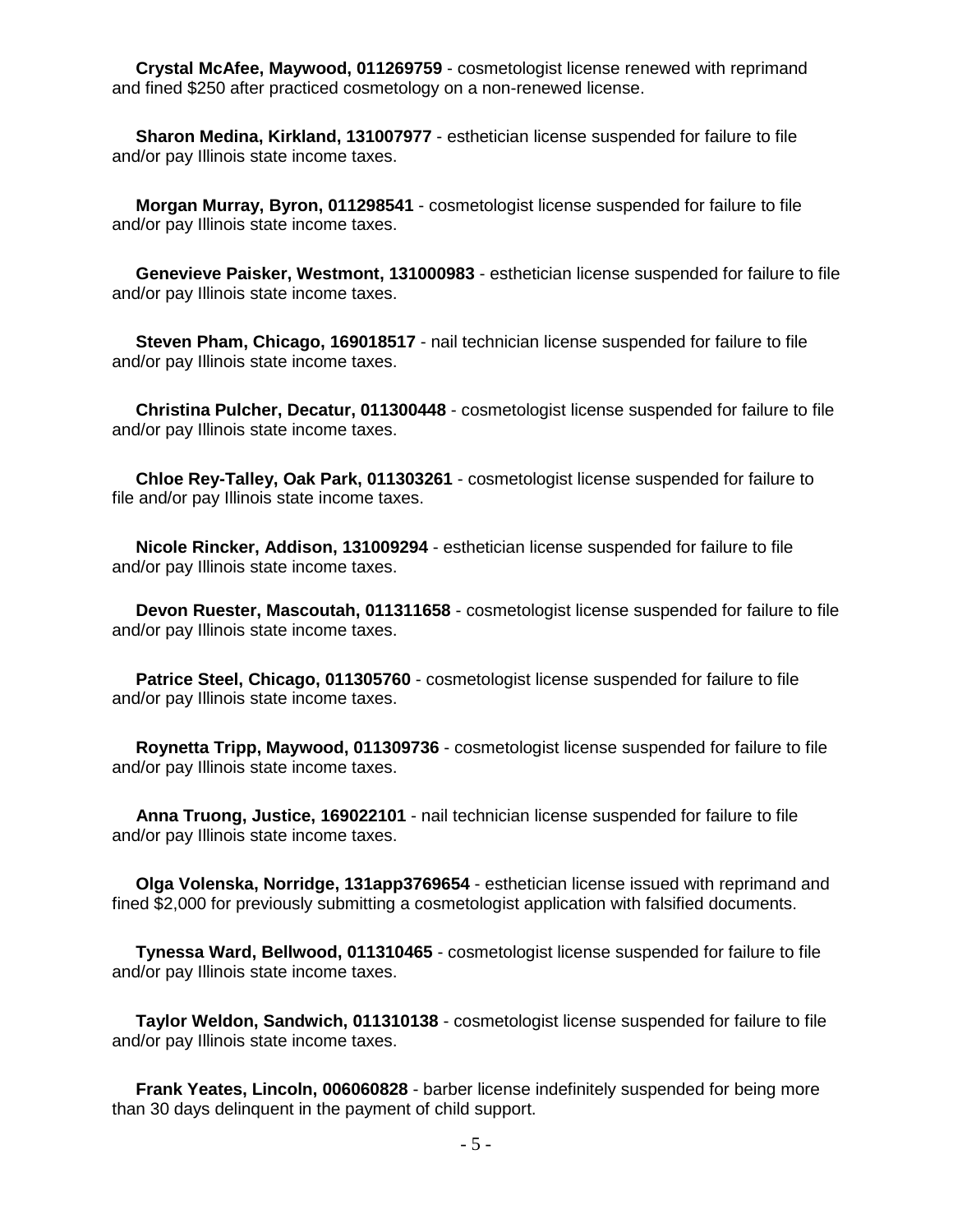**Niesha Young, Champaign, 011309904** - cosmetologist license suspended for failure to file and/or pay Illinois state income taxes.

#### **DENTAL**

 **Kim Blount, Chicago, 020011641** - dental hygienist license suspended for failure to file and/or pay Illinois state income taxes.

 **George Gekas, Springfield, 019019669** - dental license indefinitely suspended for failure to submit to a compelled examination until the Respondent undergoes said evaluation.

 **James Izzo, Elmwood Park, 019016668** - dental license suspended for failure to file and/or pay Illinois state income taxes.

 **Leo Naroditsky, Robinson, 019018938** - dental license suspended for failure to file and/or pay Illinois state income taxes.

 **Joseph Watson, Chicago, 019023258** - dental license suspended for failure to file and/or pay Illinois state income taxes.

#### **CLINICAL PSYCHOLOGIST**

 **Scott Creamer, Forest Park, 071009072** - clinical psychologist license indefinitely suspended for being more than 30 days delinquent in the payment of child support.

 **Ellen Levitz, St. Louis, MO, 071004893** - licensed clinical psychologist license reprimanded based on a sister-state discipline, namely, surrender of her Missouri license, due to a nonsexual dual relationship with a client.

#### **COLLECTION AGENCY**

 **Atlantic Credit & Finance, Inc., Troy, MI, 009001681** - collection agency branch license issued with reprimand based on a sister-state discipline.

#### **DETECTIVE, ALARM, SECURITY, FINGERPRINT VENDOR AND LOCKSMITH**

 **Joshua Adamson, Lisle, 129392715** - permanent employee registration card suspended for failure to file and/or pay Illinois state income taxes.

 **Robert Addo, Chicago, 129357718** - permanent employee registration card suspended for failure to file and/or pay Illinois state income taxes.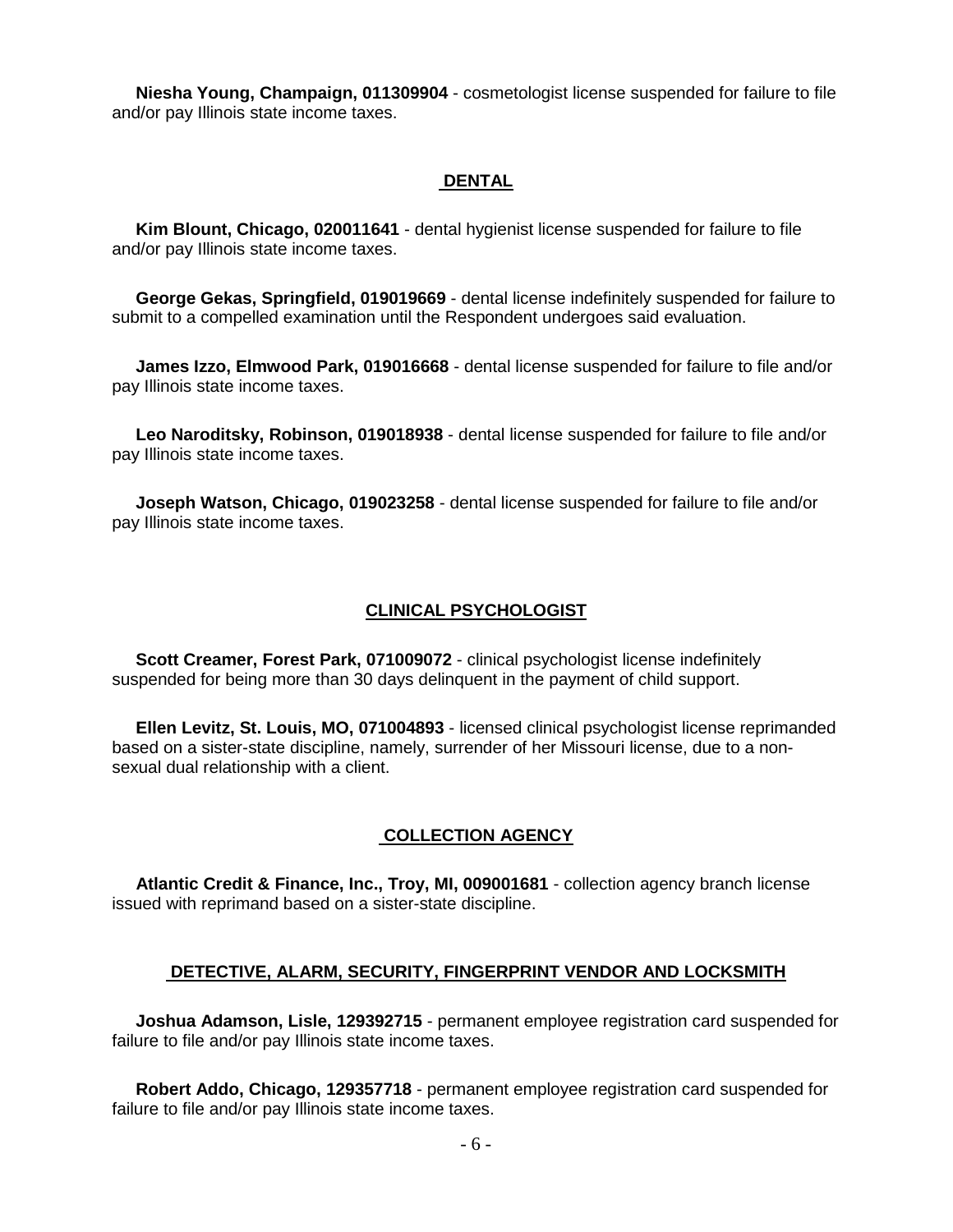**Tamra Agnew, St. Louis, MO, 129422072** - permanent employee registration card suspended for failure to file and/or pay Illinois state income taxes.

 **Michelle Aguilar, Chicago, 129368756** - permanent employee registration card suspended for failure to file and/or pay Illinois state income taxes.

 **Olumide Akinola, Chicago, 129345299** - permanent employee registration card suspended for failure to file and/or pay Illinois state income taxes.

 **Melissa Anderson, Dolton, 129308356** - permanent employee registration card suspended for failure to file and/or pay Illinois state income taxes.

 **Anthony's Mobile Fingerprinting, Chicago, 262000035** - licensed fingerprint vendor agency license and Anthony R Smith, licensed fingerprint vendor license, **249000214**, are revoked and fined \$2,500, owed jointly and severally, for aiding and abetting unlicensed practice as a fingerprint vendor and fingerprint vendor agency in 2015.

 **Samuel Armour, Chicago, 129277402** - permanent employee registration card suspended for failure to file and/or pay Illinois state income taxes.

 **Robert Arof, Mount Prospect, 129346527** - permanent employee registration card suspended for failure to file and/or pay Illinois state income taxes.

 **Leonila Ayala, Villa Park, 129415012** - permanent employee registration card suspended for failure to file and/or pay Illinois state income taxes.

 **Casey Baker, Urbana, 129388453** - permanent employee registration card suspended for failure to file and/or pay Illinois state income taxes.

 **Michael Battista, Chicago, 129360869** - permanent employee registration card suspended for failure to file and/or pay Illinois state income taxes.

 **Jekya Bell, Bellwood, 129405533** - permanent employee registration card suspended for failure to file and/or pay Illinois state income taxes.

 **Ayanna Blackman, Chicago, 129421101** - permanent employee registration card suspended for failure to file and/or pay Illinois state income taxes.

 **Christopher Blake, Chicago, 129356128** - permanent employee registration card suspended for failure to file and/or pay Illinois state income taxes.

 **Michelle Blanc, Romeoville, 129273983** - permanent employee registration card suspended for failure to file and/or pay Illinois state income taxes.

 **Ryan Bliss, Aurora, 129388633** - permanent employee registration card suspended for failure to file and/or pay Illinois state income taxes.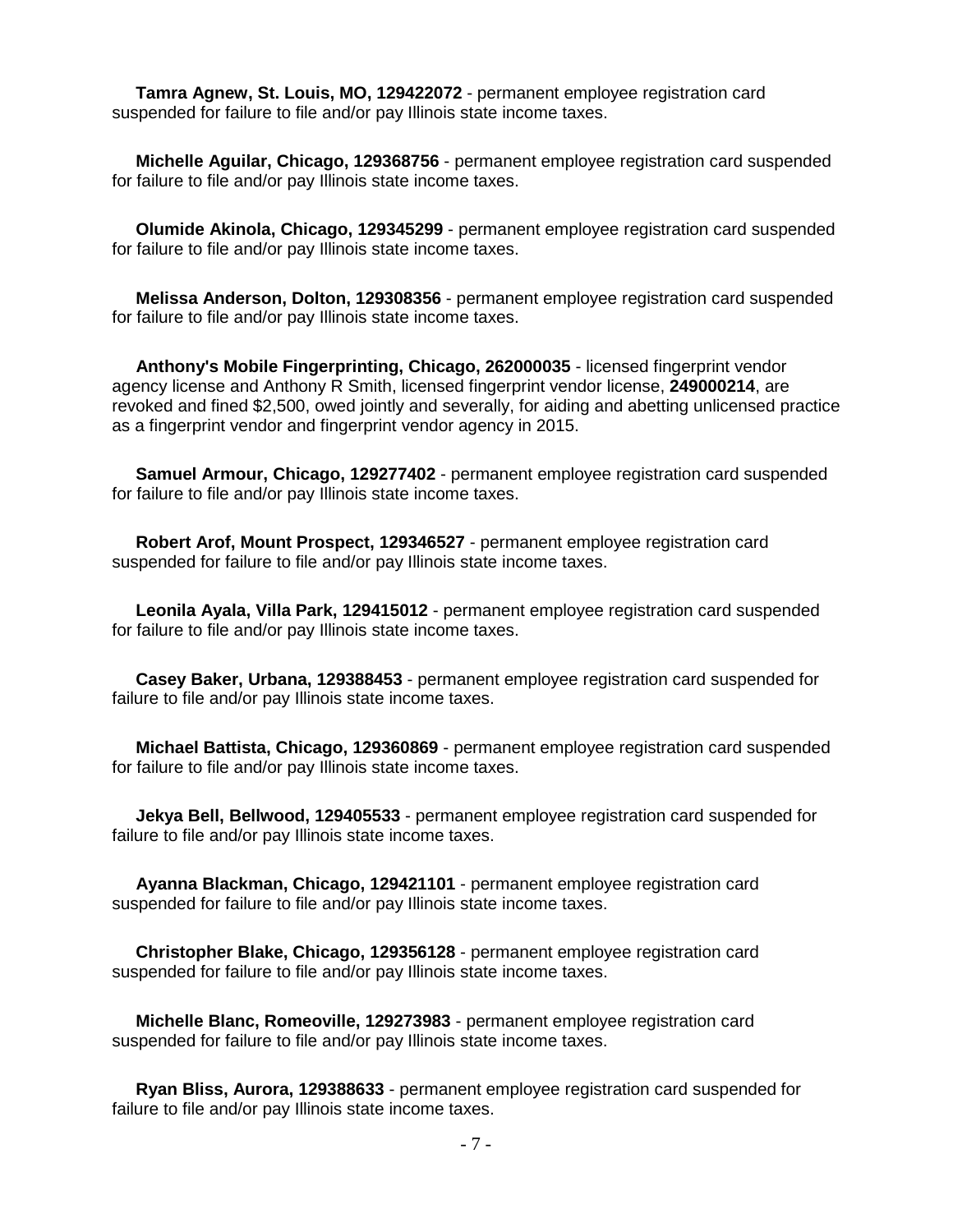**DeShawn Bolton, Chicago, 129387605** - permanent employee registration card indefinitely suspended for being more than 30 days delinquent in the payment of child support.

 **Antonio Bonaparte, Blue Island, 129385474** - permanent employee registration card suspended for failure to file and/or pay Illinois state income taxes.

 **Ieesha Bonner-Forde, Hazel Crest, 129399250** - permanent employee registration card suspended for failure to file and/or pay Illinois state income taxes.

 **Chad Bowden, Colona, 129311222** - permanent employee registration card suspended for failure to file and/or pay Illinois state income taxes.

 **Daja Boyd, Bolingbrook, 129401943** - permanent employee registration card suspended for failure to file and/or pay Illinois state income taxes.

 **Ricky Brown, Chicago, 129325420** - permanent employee registration card suspended for failure to file and/or pay Illinois state income taxes.

 **Jonay Brunson, Carol Stream, 129287316** - permanent employee registration card placed in refuse to renew status for being more than thirty (30) days delinquent in the payment of child support.

 **Tanisha Buck, Chicago, 129427831** - permanent employee registration card issued and placed on non-reporting probation for one year due to criminal conviction.

 **Dylan Busch, Aurora, 129401484** - permanent employee registration card suspended for failure to file and/or pay Illinois state income taxes.

 **Gaddis Canada, Chicago, 129376534** - permanent employee registration card indefinitely suspended because of failure to report arrest and conviction for felony aggravated assault with use of a deadly weapon.

 **Mario Canales, Highwood, 129300537** - permanent employee registration card suspended for failure to file and/or pay Illinois state income taxes.

 **Jeffrey Carpenter, University Park, 129274626** - permanent employee registration card suspended for failure to file and/or pay Illinois state income taxes.

 **Edward Carpenter, East St. Louis, 129115108** - permanent employee registration card suspended for failure to file and/or pay Illinois state income taxes.

 **Henry Cattrell, Chicago, 129216340** - permanent employee registration card placed in refuse to renew status for being more than thirty (30) days delinquent in the payment of child support.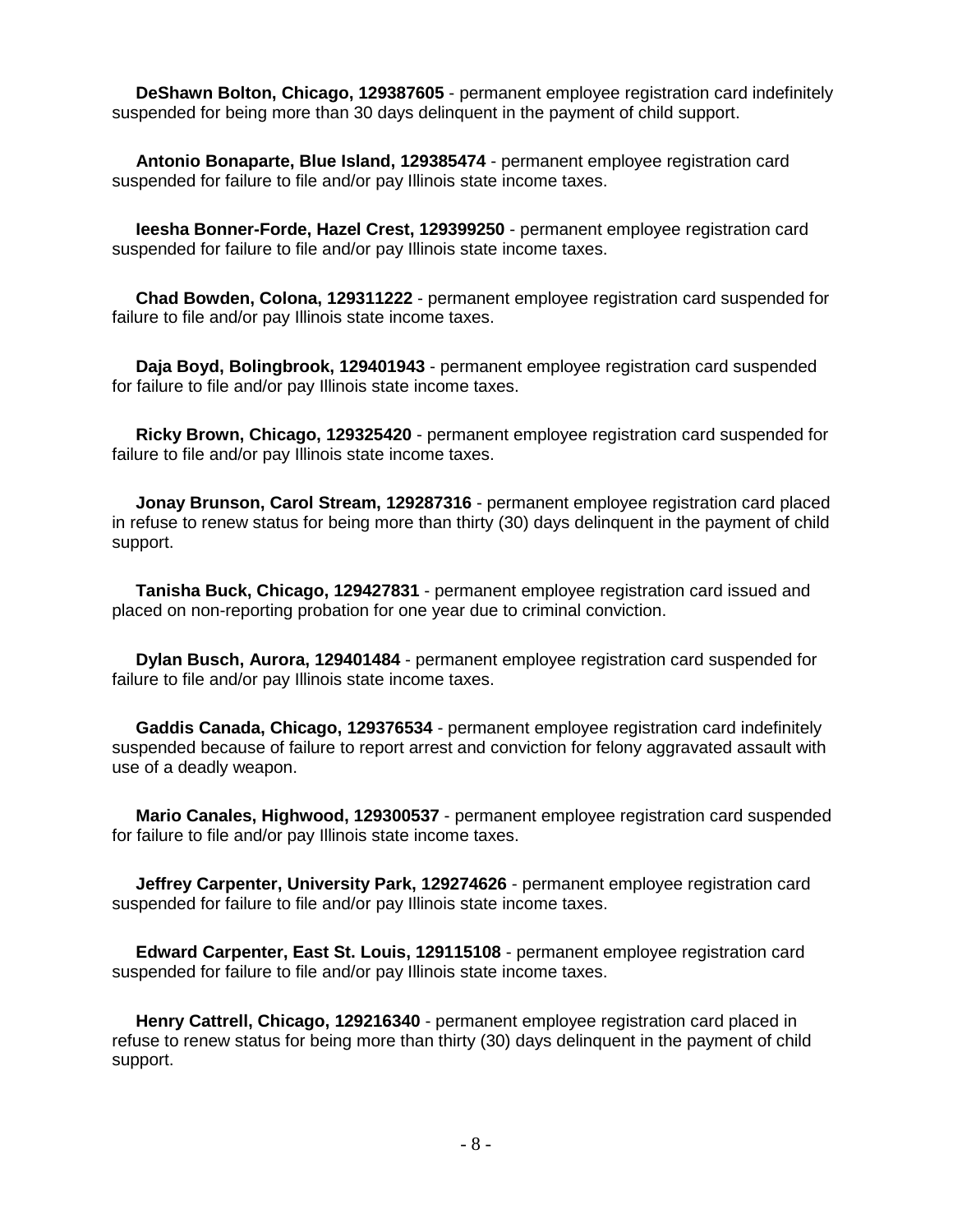**Gary Claxton, Bethalto, 129404891** - permanent employee registration card placed in refuse to renew status for being more than thirty (30) days delinquent in the payment of child support.

 **Quinton Clay, Chicago, 129330213** - permanent employee registration card suspended for failure to file and/or pay Illinois state income taxes.

 **Vinnie Cleveland, Chicago, 129391123** - permanent employee registration card suspended for failure to file and/or pay Illinois state income taxes.

 **Tremayne Cluke, Bellwood, 129394625** - permanent employee registration card indefinitely suspended for being more than 30 days delinquent in the payment of child support.

 **Tremayne Cluke, Bellwood, 129394625** - permanent employee registration card suspended for failure to file and/or pay Illinois state income taxes.

 **Joshua Coleman, Chicago, 129307009** - permanent employee registration card suspended for failure to file and/or pay Illinois state income taxes.

 **Lavell Coleman, Joliet, 129320034** - permanent employee registration card placed in refuse to renew status for being more than thirty (30) days delinquent in the payment of child support.

 **Daisy Collins, Chicago, 129236333** - permanent employee registration card suspended for failure to file and/or pay Illinois state income taxes.

 **Devin Collins, Chicago, 129387343** - permanent employee registration card suspended for failure to file and/or pay Illinois state income taxes.

 **Melvin Corhn, Addison, 129211054** - permanent employee registration card placed on nonreporting probation for two years due to criminal conviction and failure to report.

 **Latasha Covington, Robbins, 129272825** - permanent employee registration card suspended for failure to file and/or pay Illinois state income taxes.

 **Christian Crawford, Calumet Park, 129427841** - permanent employee registration card issued and placed on non-reporting probation for three years due to criminal conviction.

 **Dwight Creller, Berwyn, 129235179** - permanent employee registration card suspended for failure to file and/or pay Illinois state income taxes.

 **Kendrick Crout, Berkeley, 129411201** - permanent employee registration card suspended for failure to file and/or pay Illinois state income taxes.

 **Maxwell Cudjo, Country Club Hills, 129404077** - permanent employee registration card suspended for failure to file and/or pay Illinois state income taxes.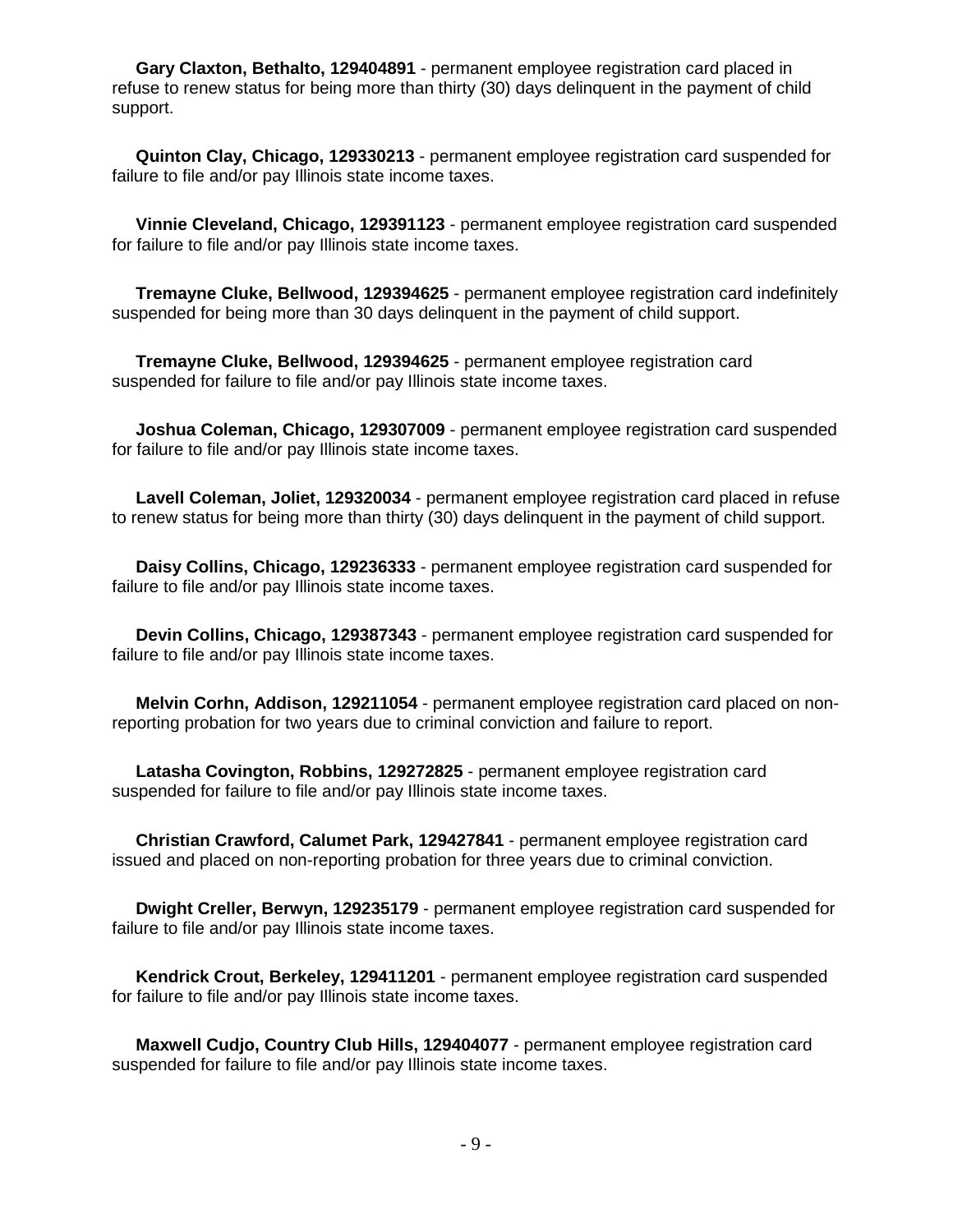**Michael Curtis, Quincy, 129355166** - permanent employee registration card placed on nonreporting probation for three years due to criminal conviction and failure to report.

 **David Davis, Chicago, 129360437** - permanent employee registration card suspended for failure to file and/or pay Illinois state income taxes.

 **Felisa Davis, Skokie, 129391181** - permanent employee registration card suspended for failure to file and/or pay Illinois state income taxes.

 **Margaret Davis, Lansing, 129285386** - permanent employee registration card suspended for failure to file and/or pay Illinois state income taxes.

 **Danielle Davis, Urbana, 129395306** - permanent employee registration card suspended for failure to file and/or pay Illinois state income taxes.

 **Victor Davis, Chicago, 129372936** - permanent employee registration card placed in refuse to renew status for being more than thirty (30) days delinquent in the payment of child support.

 **Marthell Day, Chicago, 129376698** - permanent employee registration card placed in refuse to renew status for being more than thirty (30) days delinquent in the payment of child support.

 **Luis Diaz, Chicago, 129296800** - permanent employee registration card suspended for failure to file and/or pay Illinois state income taxes.

 **Larry Dudley, Chicago, 129274164** - permanent employee registration card placed in refuse to renew status for being more than thirty (30) days delinquent in the payment of child support.

 **Joshua Ellingwood, Plainfield, 129393573** - permanent employee registration card suspended for failure to file and/or pay Illinois state income taxes.

 **Occie Ellis, Chicago, 129303297** - permanent employee registration card placed in refuse to renew status for being more than thirty (30) days delinquent in the payment of child support.

 **Michael Esquivel, Chicago, 129386011** - permanent employee registration card placed in refuse to renew status for being more than thirty (30) days delinquent in the payment of child support.

 **Michael Esquivel, Chicago, 129386011** - permanent employee registration card suspended for failure to file and/or pay Illinois state income taxes.

 **Darnell Essex, Chicago, 129399876** - permanent employee registration card suspended for failure to file and/or pay Illinois state income taxes.

 **Eric Evans, Chicago, 129377141** - permanent employee registration card placed in refuse to renew status for being more than thirty (30) days delinquent in the payment of child support.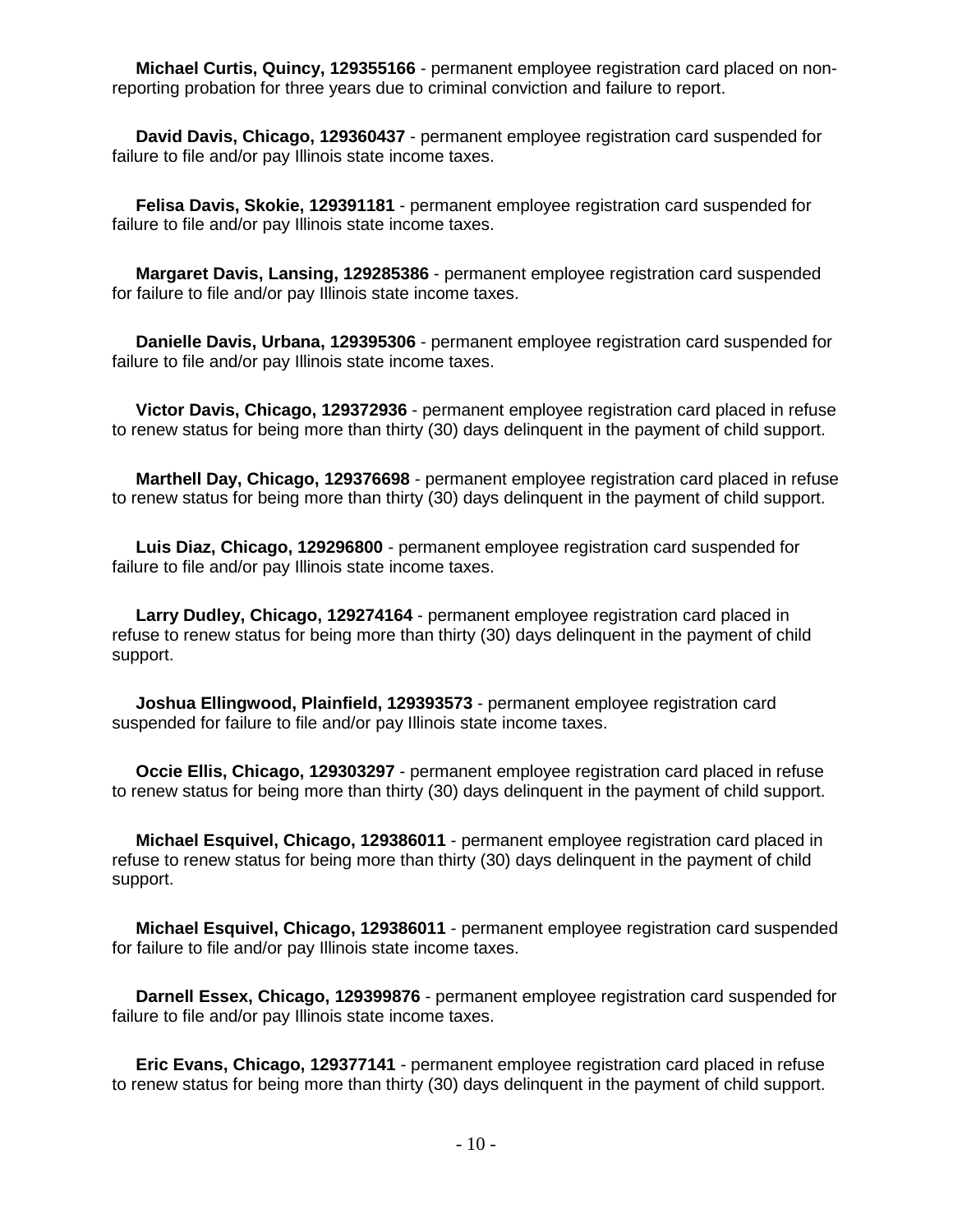**Stephen Fabian, Chicago, 129347897** - permanent employee registration card suspended for failure to file and/or pay Illinois state income taxes.

 **Casmire Fargas, Maywood, 129427840** - permanent employee registration card issued and placed on non-reporting probation for three years due to criminal conviction.

 **Jeremy Fernow, Chester, 129320765** - permanent employee registration card placed in refuse to renew status for being more than thirty (30) days delinquent in the payment of child support.

 **Tony Fitch, Riverdale, 129286491** - permanent employee registration card placed in refuse to renew status for being more than thirty (30) days delinquent in the payment of child support.

 **Andre Floyd, Robbins, 129378903** - permanent employee registration card indefinitely suspended for being thirty (30) days delinquent in the payment of child support.

 **Michael Foster, Tinley Park, 129404198** - permanent employee registration card suspended for failure to file and/or pay Illinois state income taxes.

 **Swanda Friend, Chicago, 129427826** - permanent employee registration card issued and placed on non-reporting probation for four years due to criminal conviction and failure to report.

 **Dontre Gause, Harvey, 129421581** - permanent employee registration card indefinitely suspended for being more than 30 days delinquent in the payment of child support.

 **Mary Gills, Chicago, 129316020** - permanent employee registration card suspended for failure to file and/or pay Illinois state income taxes.

 **Jimmie Grady, Chicago, 129324386** - permanent employee registration card suspended for failure to file and/or pay Illinois state income taxes.

 **Willie Griffin, Riverdale, 129427839** - permanent employee registration card issued and placed on non-reporting probation for three years due to criminal conviction.

 **David Gutierrez, Blue Island, 129403952** - permanent employee registration card suspended for failure to file and/or pay Illinois state income taxes.

 **Jeff Guzzi, Franklin Park, 129400929** - permanent employee registration card indefinitely suspended for a minimum of one year due to a class 4 felony conviction and failure to report said conviction.

 **Chris Hagl, McHenry, 129378589** - permanent employee registration card suspended for failure to file and/or pay Illinois state income taxes.

 **Louis Hagl, McHenry, 129042562** - permanent employee registration card suspended for failure to file and/or pay Illinois state income taxes.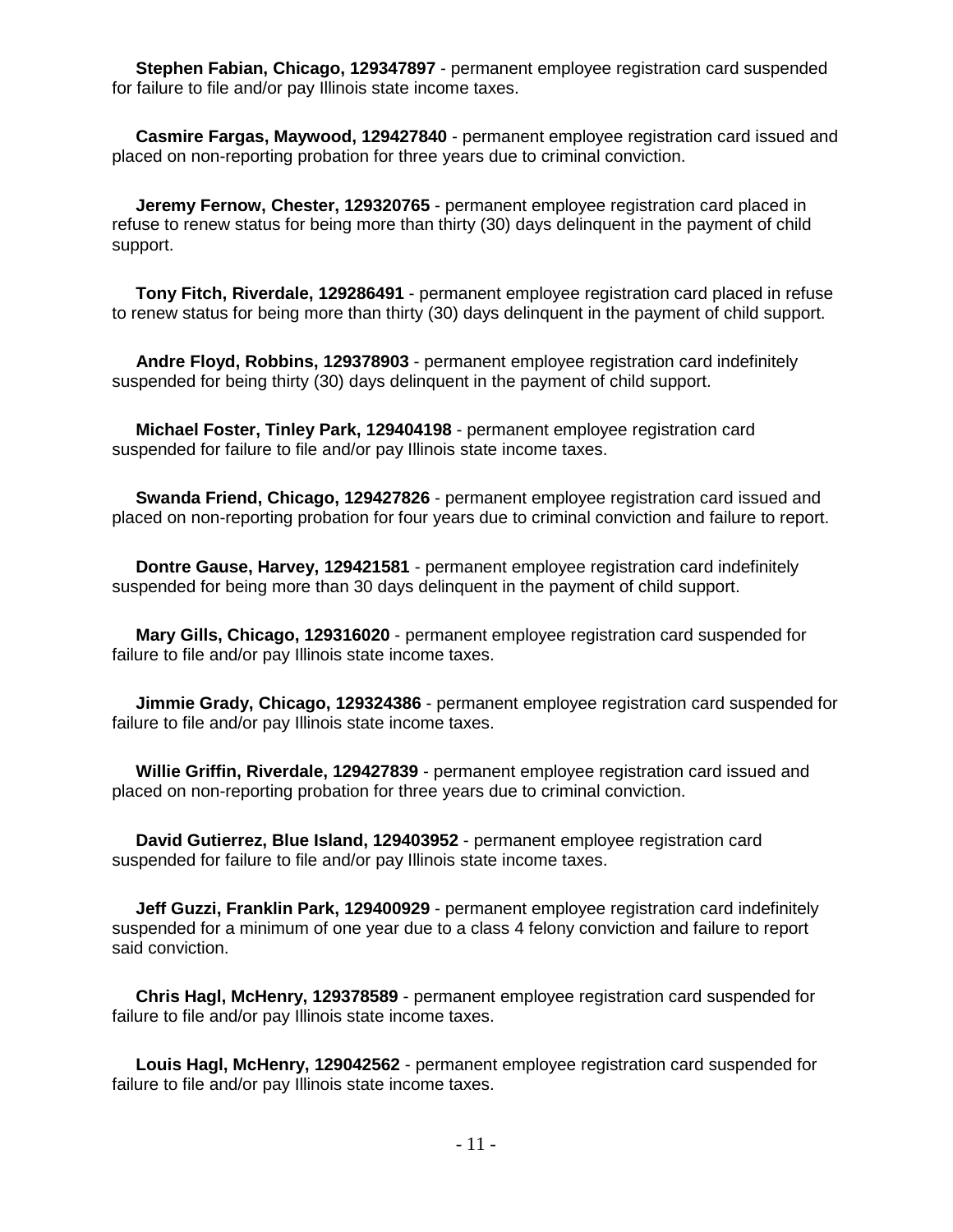**Matthew Hale, Naperville, 115002205** - licensed private detective license indefinitely suspended for being more than 30 days delinquent in the payment of child support.

 **Matthew Hale, Naperville, 129210577** - permanent employee registration card indefinitely suspended for being more than 30 days delinquent in the payment of child support.

 **Leslie Hardin, Madison, 129403165** - permanent employee registration suspended for failure to file and/or pay Illinois state income taxes.

 **Marshon Harris, Chicago, 129221051** - permanent employee registration card suspended for failure to file and/or pay Illinois state income taxes.

 **Terrence Harrison, Des Plaines, 129397624** - permanent employee registration card suspended for failure to file and/or pay Illinois state income taxes.

 **Larry Hart, Matteson, 129369755** - permanent employee registration card placed in refuse to renew status for being more than thirty (30) days delinquent in the payment of child support.

 **Tiara Haywood, Chicago, 129427900** - permanent employee registration card issued and placed on non-reporting probation for three years due to criminal conviction and failure to report.

 **Patashia Heatherly, Chicago, 129382956** - permanent employee registration card indefinitely suspended because of failure to report arrest and conviction for felony theft.

 **Robert Hendricks, Chicago, 129052020** - permanent employee registration card suspended for failure to file and/or pay Illinois state income taxes.

 **Jacqueline Henry, Chicago, 129199099** - permanent employee registration card suspended for failure to file and/or pay Illinois state income taxes.

 **Frank Henson, Riverdale, 129334948** - permanent employee registration card suspended for failure to file and/or pay Illinois state income taxes.

 **Jonathan Hernandez, Stickney, 129414942** - permanent employee registration card suspended for failure to file and/or pay Illinois state income taxes.

 **Tyrica Hill, Chicago, 129406082** - permanent employee registration card suspended for failure to file and/or pay Illinois state income taxes.

 **Rochelle Hill, Springfield, 129355019** - permanent employee registration card suspended for failure to file and/or pay Illinois state income taxes.

 **Derrick Hollins, Chicago, 129427838** - permanent employee registration card issued and placed on non-reporting probation for three years due to criminal conviction.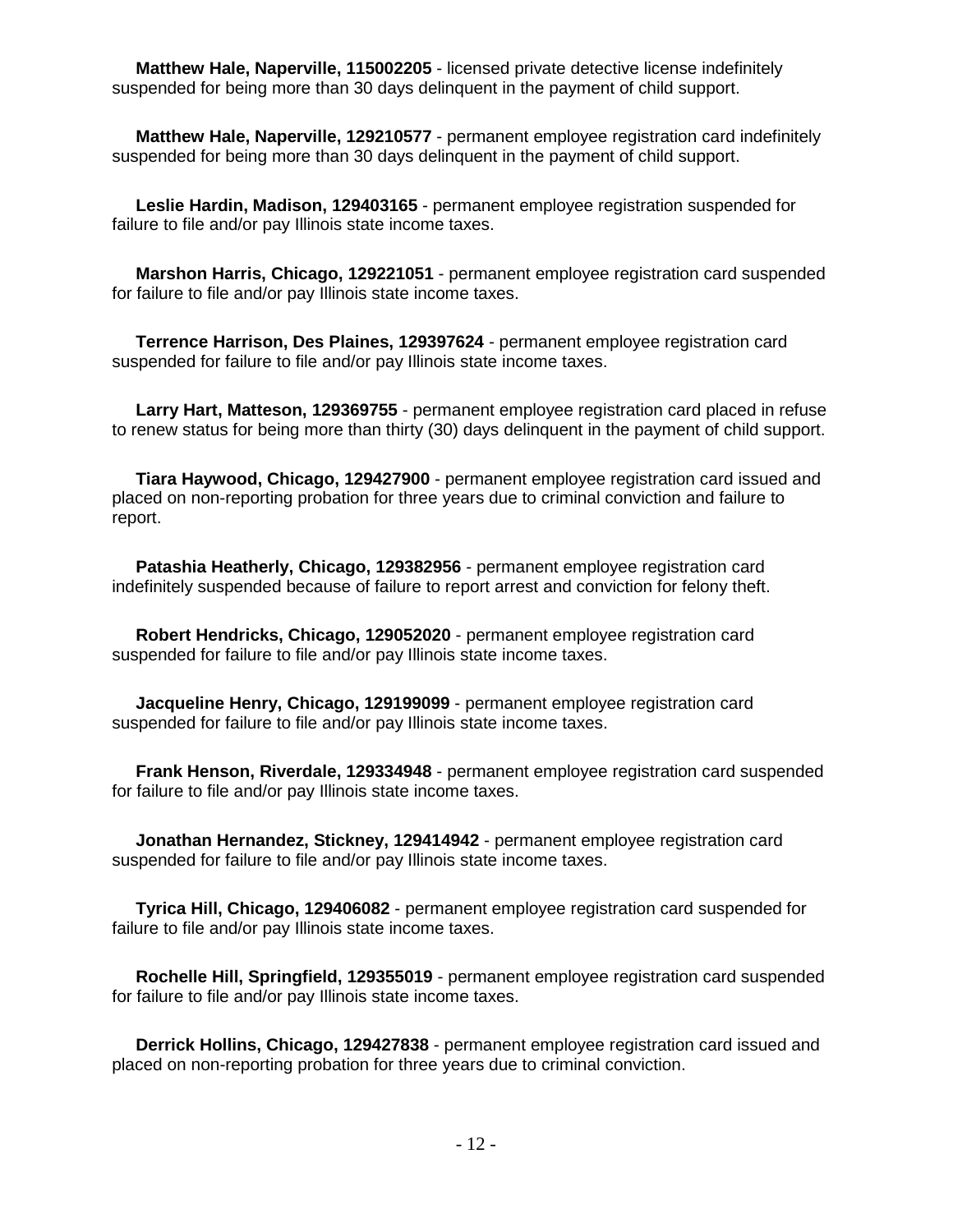**Tony Holloman, Aurora, 129398983** - permanent employee registration card placed in refuse to renew status for being more than thirty (30) days delinquent in the payment of child support.

 **Gayle Hoskins, East Peoria, 129420852** - permanent employee registration card suspended for failure to file and/or pay Illinois state income taxes.

 **John Hudson, Woodhaven, MI, 129390866** - permanent employee registration card suspended for failure to file and/or pay Illinois state income taxes.

 **Terrell Hughes, Chicago, 129371904** - permanent employee registration card placed on non-reporting probation for one year and firearm control card shall be prohibited for one year due to failure to report.

 **Johnathan Hurst, Country Club Hills, 129379363** - permanent employee registration card placed in refuse to renew status for being more than thirty (30) days delinquent in the payment of child support.

 **Brian Hurtado, Chicago, 129326464** - permanent employee registration card suspended for failure to file and/or pay Illinois state income taxes.

 **Jermal Ireland, Chicago, 129383914** - permanent employee registration card indefinitely suspended because of failure to report an arrest and conviction for felony theft.

 **Amiel Jackson, Chicago, 129415894** - permanent employee registration card suspended for failure to file and/or pay Illinois state income taxes.

 **Jessica Jackson, Chicago, 129397921** - permanent employee registration card suspended for failure to file and/or pay Illinois state income taxes.

 **Katrina Jackson, Chicago, 129389794** - permanent employee registration card suspended for failure to file and/or pay Illinois state income taxes.

 **Trayce Jackson, Chicago, 129214988** - permanent employee registration card suspended for failure to file and/or pay Illinois state income taxes.

 **Glen Jacobson, Machesney Park, 129219571** - permanent employee registration card suspended for failure to file and/or pay Illinois state income taxes.

 **Jerome Jamison, Chicago, 129298055** - permanent employee registration card suspended for failure to file and/or pay Illinois state income taxes.

 **Mitchell Job, Burr Ridge, 124001432** - licensed private alarm contractor suspended for failure to file and/or pay Illinois state income taxes.

 **Tateyonna Johnson, Chicago, 129402015** - permanent employee registration card suspended for failure to file and/or pay Illinois state income taxes.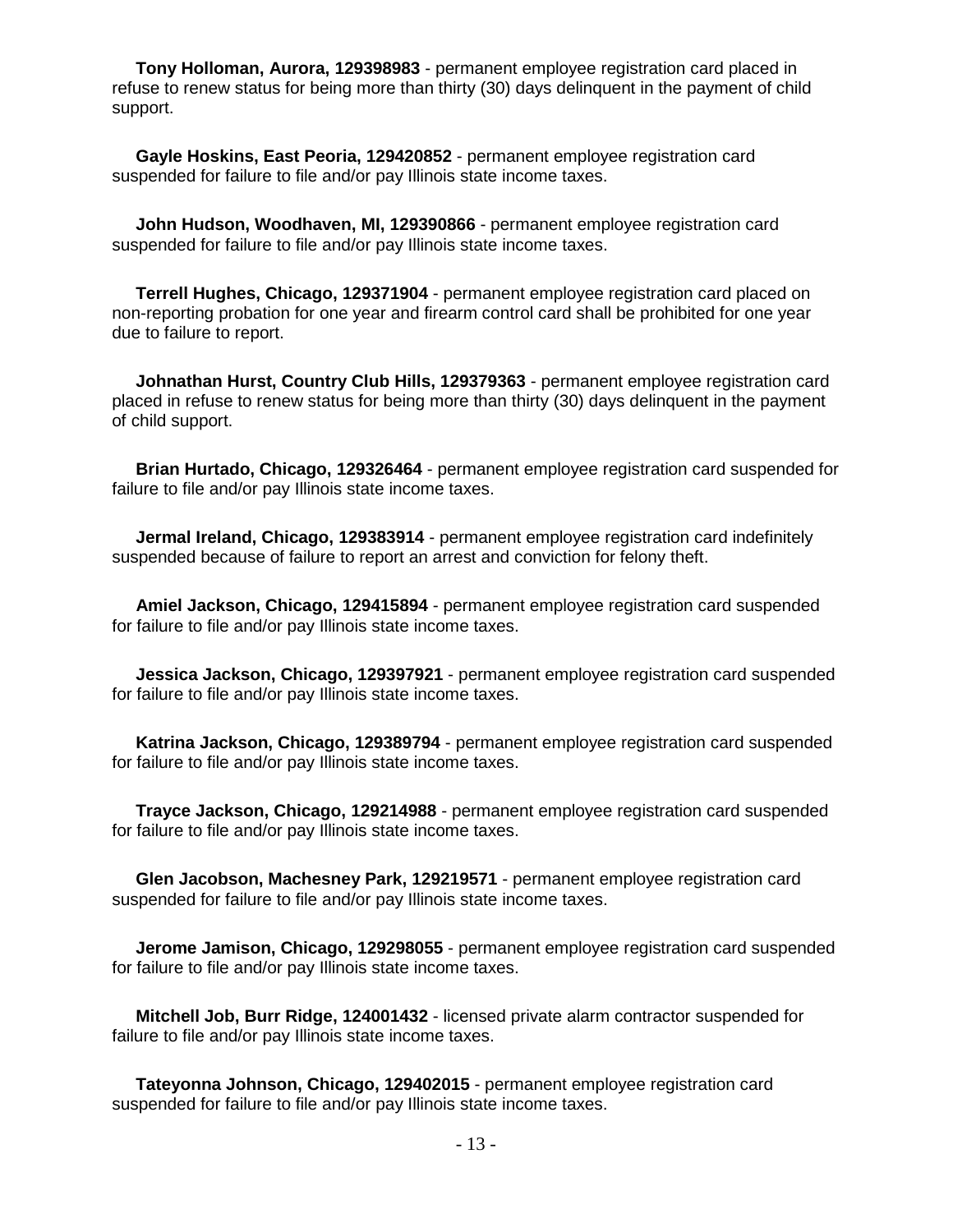**Samuel Johnson, Merrillville, IN, 129345648** - permanent employee registration card suspended for failure to file and/or pay Illinois state income taxes.

 **Marcus Johnson, Ford Heights, 129391329** - permanent employee registration card placed in refuse to renew status for being more than thirty (30) days delinquent in the payment of child support.

 **Roosevelt Johnson, Forest Park, 129007821** - permanent employee registration card suspended for failure to file and/or pay Illinois state income taxes.

 **Walter Jones, Peotone, 129332946** - permanent employee registration card suspended for failure to file and/or pay Illinois state income taxes.

 **Jasper Jones, Blue Island, 129403745** - permanent employee registration card suspended for failure to file and/or pay Illinois state income taxes.

 **Krystal Jones, Crete, 129376770** - permanent employee registration card suspended for failure to file and/or pay Illinois state income taxes.

 **Paris Jones, Chicago, 129363283** - permanent employee registration card placed in refuse to renew status for being more than thirty (30) days delinquent in the payment of child support.

 **Ana Juarez, Calumet City, 129393487** - permanent employee registration cad suspended for failure to file and/or pay Illinois state income taxes.

 **Emmanuel Kena, Chicago, 129416096** - permanent employee registration card suspended for failure to file and/or pay Illinois state income taxes.

 **Donald Kerby, Oaklawn, 129322746** - permanent employee registration card suspended for failure to file and/or pay Illinois state income taxes.

 **Beverly Kerry, Chicago, 129394985** - permanent employee registration card suspended for failure to file and/or pay Illinois state income taxes.

 **Brian King, Chicago, 129427371** - permanent employee registration card issued and placed on three-year non-reporting probation due to criminal convictions.

 **Darius Kirby, Chicago, 129372980** - permanent employee registration card placed in refuse to renew status for being more than thirty (30) days delinquent in the payment of child support.

 **Raleigh Knight, South Holland, 129209568** - permanent employee registration card placed in refuse to renew status for being more than thirty (30) days delinquent in the payment of child support.

 **Roman Krzysztofiak, Chicago, 129277668** - permanent employee registration card indefinitely suspended due to prior arrest and conviction.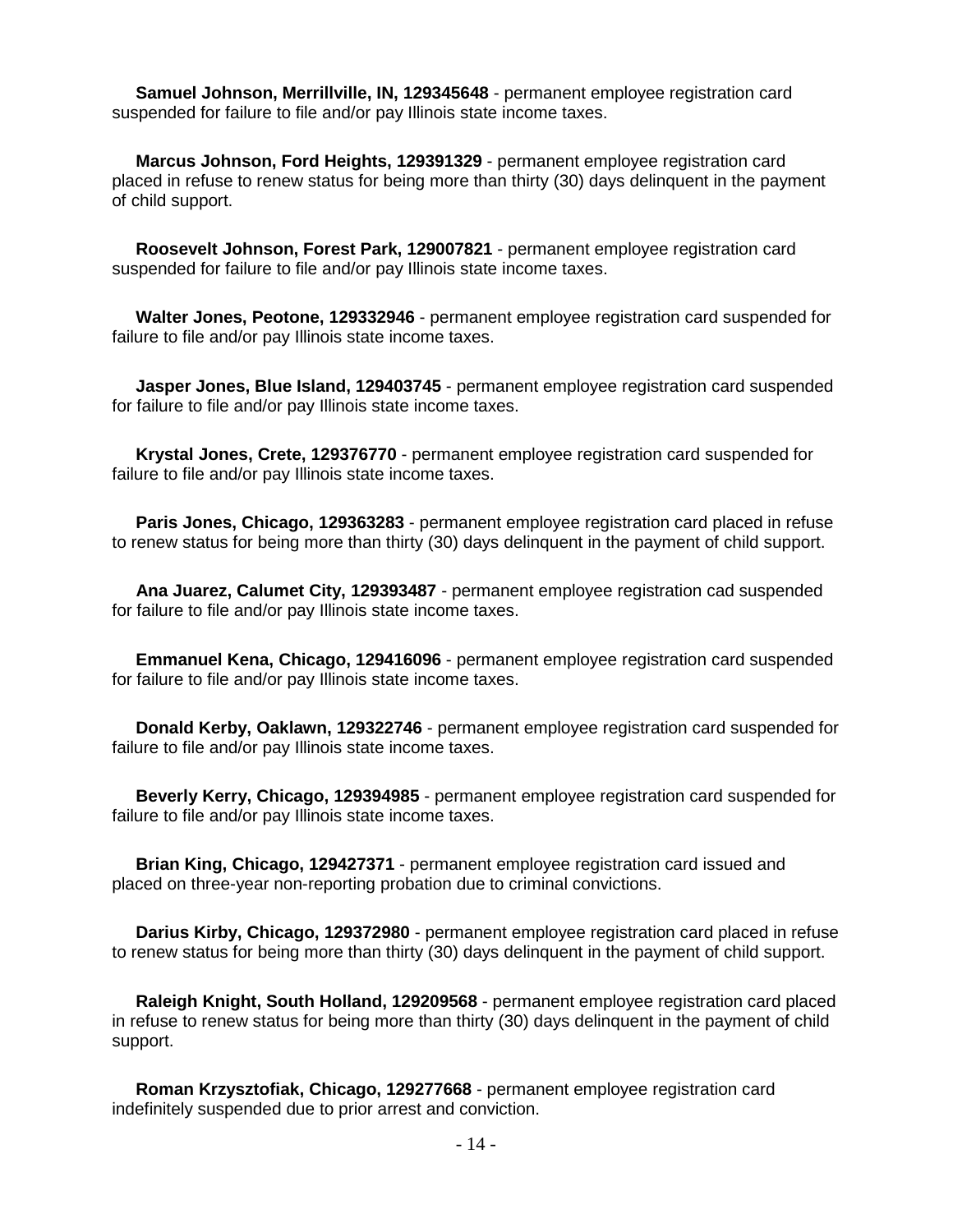**Yehuda Levitansky, Chicago, 129231238** - permanent employee registration card suspended for failure to file and/or pay Illinois state income taxes.

 **Kendall Lewis, Chicago, 129417562** - permanent employee registration card suspended for failure to file and/or pay Illinois state income taxes.

 **Stephen Lewis, Chicago, 129354772** - permanent employee registration card placed on non-reporting probation for two years, firearm control card prohibited for two years due to criminal conviction and failure to report.

 **Jordan Lloyd, Sauk Village, 129382213** - permanent employee registration card suspended for failure to file and/or pay Illinois state income taxes.

 **Phillip Lowery, Chicago, 129252865** - permanent employee registration card suspended for failure to file and/or pay Illinois state income taxes.

 **Clarence Mack, Chicago, 129376500** - permanent employee registration card placed on indefinite probation for two years due to unlicensed practice as security in 2014 prior to applying for and obtaining PERC in 2015 and a prior conviction for felony theft from 2010.

 **Imani Mapp, Chicago, 129382084** - permanent employee registration card suspended for failure to file and/or pay Illinois state income taxes.

 **Orlando Martinez, Chicago, 129383554** - permanent employee registration card suspended for failure to file and/or pay Illinois state income taxes.

 **Dave Maxwell, Chicago, 129320731** - permanent employee registration card placed in refuse to renew status for being more than thirty (30) days delinquent in the payment of child support.

 **Christopher McCorkle, Chicago, 129264459** - permanent employee registration card placed in refuse to renew status for being more than thirty (30) days delinquent in the payment of child support.

 **Tammy McDowell, Park Forest, 129398938** - permanent employee registration card suspended for failure to file and/or pay Illinois state income taxes.

 **Keisha McGary, Chicago, 129416510** - permanent employee registration card suspended for failure to file and/or pay Illinois state income taxes.

 **Breanna McGee, Lockport, 129415184** - permanent employee registration card suspended for failure to file and/or pay Illinois state income taxes.

 **Raheim McGhee, Rockford, 129394832** - permanent employee registration card suspended for failure to file and/or pay Illinois state income taxes.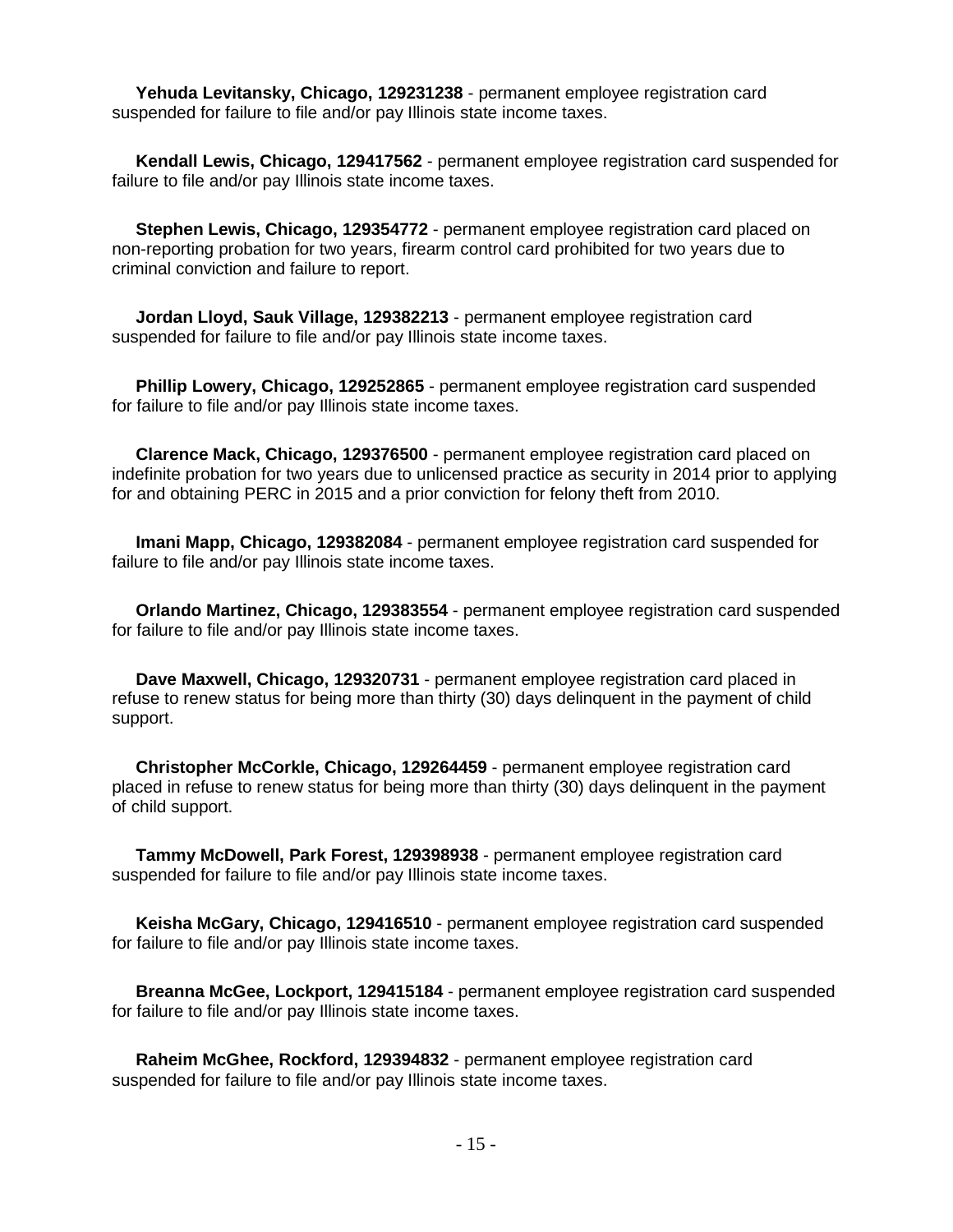**Brian McInerney, Chicago, 129347637** - permanent employee registration card placed in refuse to renew status for being more than thirty (30) days delinquent in the payment of child support.

 **Daniel McMillan, Danville, 129384572** - permanent employee registration card indefinitely suspended because of failure to report arrest and conviction.

 **Victoria Medley, Waukegan, 129281828** - permanent employee registration card suspended for failure to file and/or pay Illinois state income taxes.

 **Markus Miree, Evergreen Park, 129233717** - permanent employee registration card suspended for failure to file and/or pay Illinois state income taxes.

 **Omega Moon, Chicago, 129275617** - permanent employee registration card placed in refuse to renew status for being more than thirty (30) days delinquent in the payment of child support.

 **Elbert Moore, Chicago, 129038013** - permanent employee registration card suspended for failure to file and/or pay Illinois state income taxes.

 **Reginald Morgan, East St. Louis, 129406595** - permanent employee registration card suspended for failure to file and/or pay Illinois state income taxes.

 **Leonard Nance, Chicago, 129383805** - permanent employee registration card indefinitely suspended because of failure to report arrest and conviction for felony theft control intent.

 **Christian Naugle, Berkeley, 129406926** - permanent employee registration card placed in refuse to renew status for being more than 30 days delinquent in the payment of child support.

 **Queen Nicholson, Riverdale, 129396800** - permanent employee registration card placed in refuse to renew status for being more than thirty (30) days delinquent in the payment of child support.

 **Israel Nwidor, Chicago, 129229512** - permanent employee registration card suspended for failure to file and/or pay Illinois state income taxes.

 **Adisa Olatunji, Chicago, 129047588** - permanent employee registration card suspended for failure to file and/or pay Illinois state income taxes.

 **Corey Ollins, Rockford, 129372463** - permanent employee registration card indefinitely suspended for being more than 30 days delinquent in the payment of child support.

 **Tomas Ortiz, Frankfort, 129255561** - permanent employee registration card placed in refuse to renew status for being more than thirty (30) days delinquent in the payment of child support.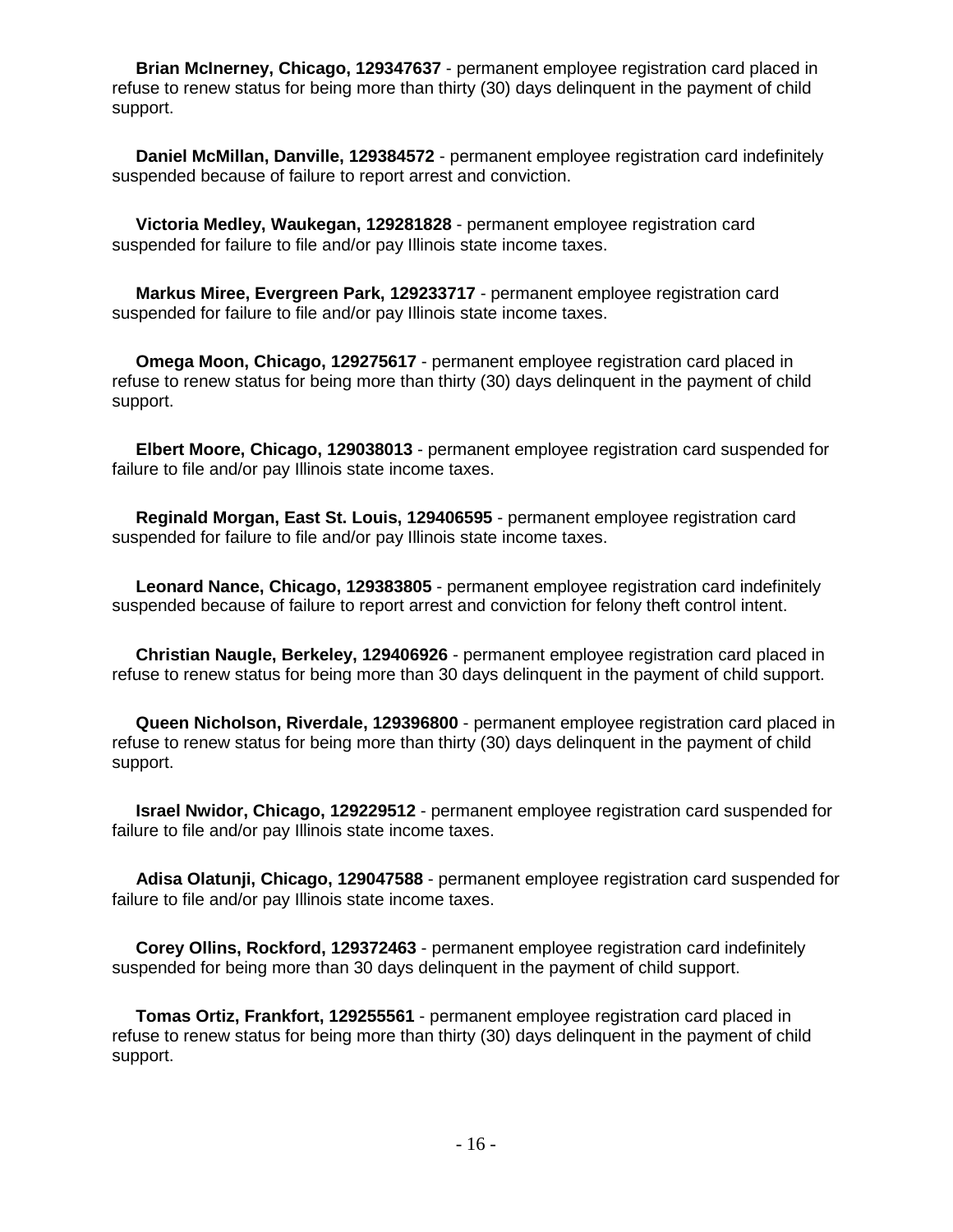**Dwight Owens, Chicago, 129381877** - permanent employee registration card suspended for failure to file and/or pay Illinois state income taxes.

 **Tara Palmer, Chicago, 129427829** - permanent employee registration card issued and placed on non-reporting probation for three years due to criminal conviction.

 **Sheshalia Parks, Pontiac, 129277794** - permanent employee registration card placed in refuse to renew status for being more than thirty (30) days delinquent in the payment of child support.

 **George Pattalio, Carol Stream, 129229873** - permanent employee registration card suspended for failure to file and/or pay Illinois state income taxes.

 **Rashaunda Patterson, Blue Island, 129386195** - permanent employee registration card suspended for failure to file and/or pay Illinois state income taxes.

 **Otis Patterson, Calumet City, 129378908** - permanent employee registration card suspended for failure to file and/or pay Illinois state income taxes.

 **Rafael Pena, Chicago, 129397930** - permanent employee registration card suspended for failure to file and/or pay Illinois state income taxes.

 **Jeffrey Perkins, Chicago, 129397583** - permanent employee registration card suspended for failure to file and/or pay Illinois state income taxes.

 **Frank Pilati, Chicago, 129210963** - permanent employee registration card placed in refuse to renew status for being more than thirty (30) days delinquent in the payment of child support.

 **Dexter Pittman, Chicago, 129364270** - permanent employee registration card placed in refuse to renew status for being more than thirty (30) days delinquent in the payment of child support.

 **James Prendergast, Chicago, 129357606** - permanent employee registration card suspended for failure to file and/or pay Illinois state income taxes.

 **Progressive Security and Investigative Services Inc., Lansing, 122001111** - licensed private security contractor agency license revoked and fined \$5,000 due to aiding and abetting unlicensed practice.

 **Marvin Rainer, Gary, IN, 129020844** - permanent employee registration card suspended for failure to file and/or pay Illinois state income taxes.

 **Desiray Redding, Calumet City, 129388115** - permanent employee registration card suspended for failure to file and/or pay Illinois state income taxes.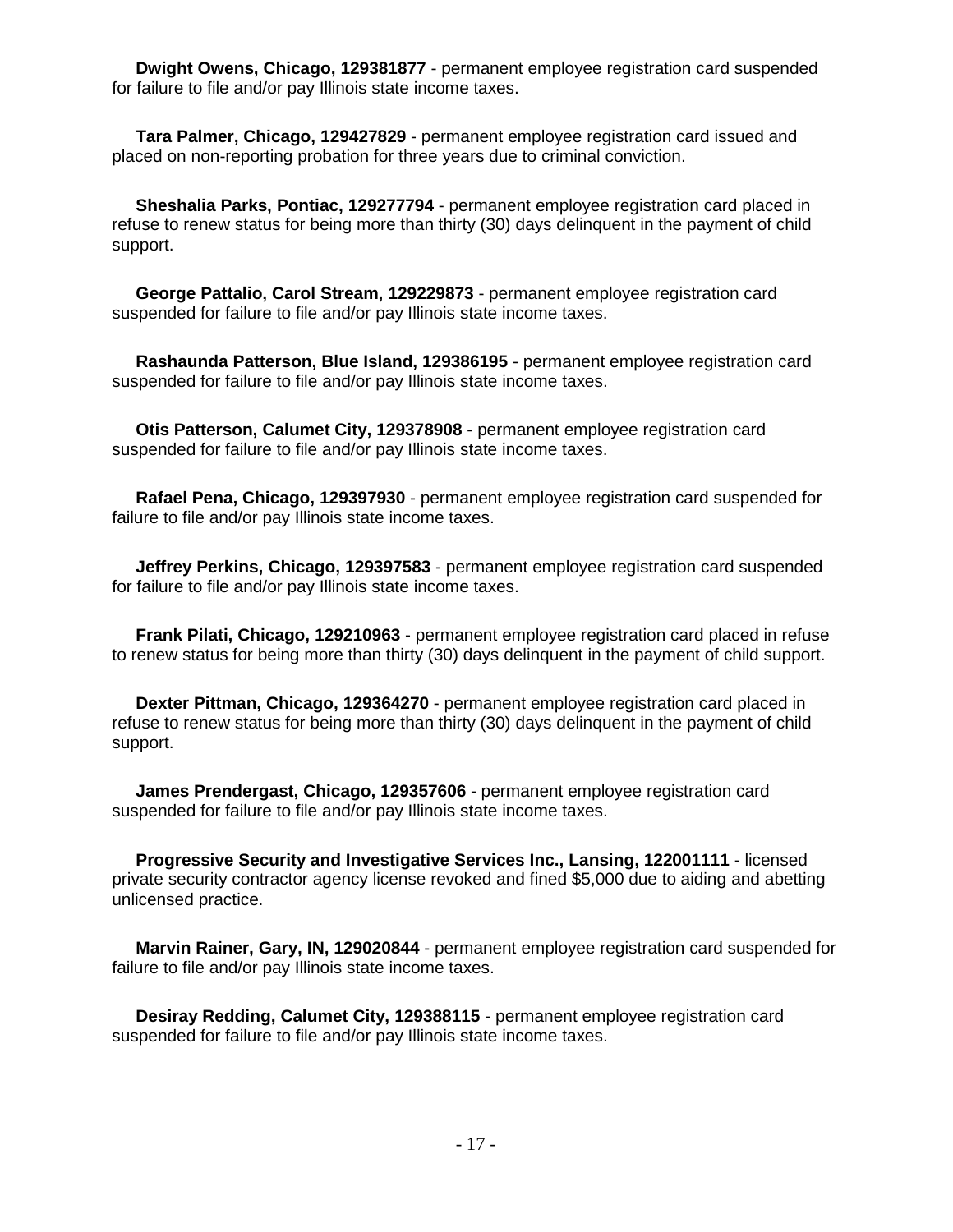**Dennis Reed, Aurora, 129299835** - permanent employee registration card restored and placed on non-reporting probation for two years effective upon payment of fees and filing of forms.

 **Tasha Richey, Chicago, 129405655** - permanent employee registration card suspended for failure to file and/or pay Illinois state income taxes.

 **Gregory Rogers, Calumet City, 129138420** - permanent employee registration card suspended for failure to file and/or pay Illinois state income taxes.

 **James Rogers, Chicago, 129225067** - permanent employee registration card restored to non-reporting probation for two years due to criminal conviction and failure to report, effective upon payment of fees and filing of forms.

 **Pedro Rosario, Chicago, 129420490** - permanent employee registration card suspended for failure to file and/or pay Illinois state income taxes.

 **Richard Rowell, Chillicothe, 129371985** - permanent employee registration card suspended for failure to file and/or pay Illinois state income taxes.

 **Verle Russell, Waukegan, 129421456** - permanent employee registration card suspended for failure to file and/or pay Illinois state income taxes.

 **Joseph Ryan, Chicago, 129360936** - permanent employee registration card suspended for failure to file and/or pay Illinois state income taxes.

 **Jeffrey Sakalis, Ingleside, 129208518** - permanent employee registration card placed in refuse to renew status for being more than thirty (30) days delinquent in the payment of child support.

 **Loralea Sandy, Milan, 129416121** - permanent employee registration card suspended for failure to file and/or pay Illinois state income taxes.

 **Kyle Schafer, Moline, 129301148** - permanent employee registration card placed in refuse to renew status for being more than thirty (30) days delinquent in the payment of child support.

 **Jonathan Seals, Chicago, 129421357** - permanent employee registration card indefinitely suspended for being more than 30 days delinquent in the payment of child support.

 **Nazar Serafym, Chicago, 129266486** - permanent employee registration card suspended for failure to file and/or pay Illinois state income taxes.

 **Christopher Shamblin, Aurora, 129396075** - permanent employee registration card placed in refuse to renew status for being more than thirty (30) days delinquent in the payment of child support.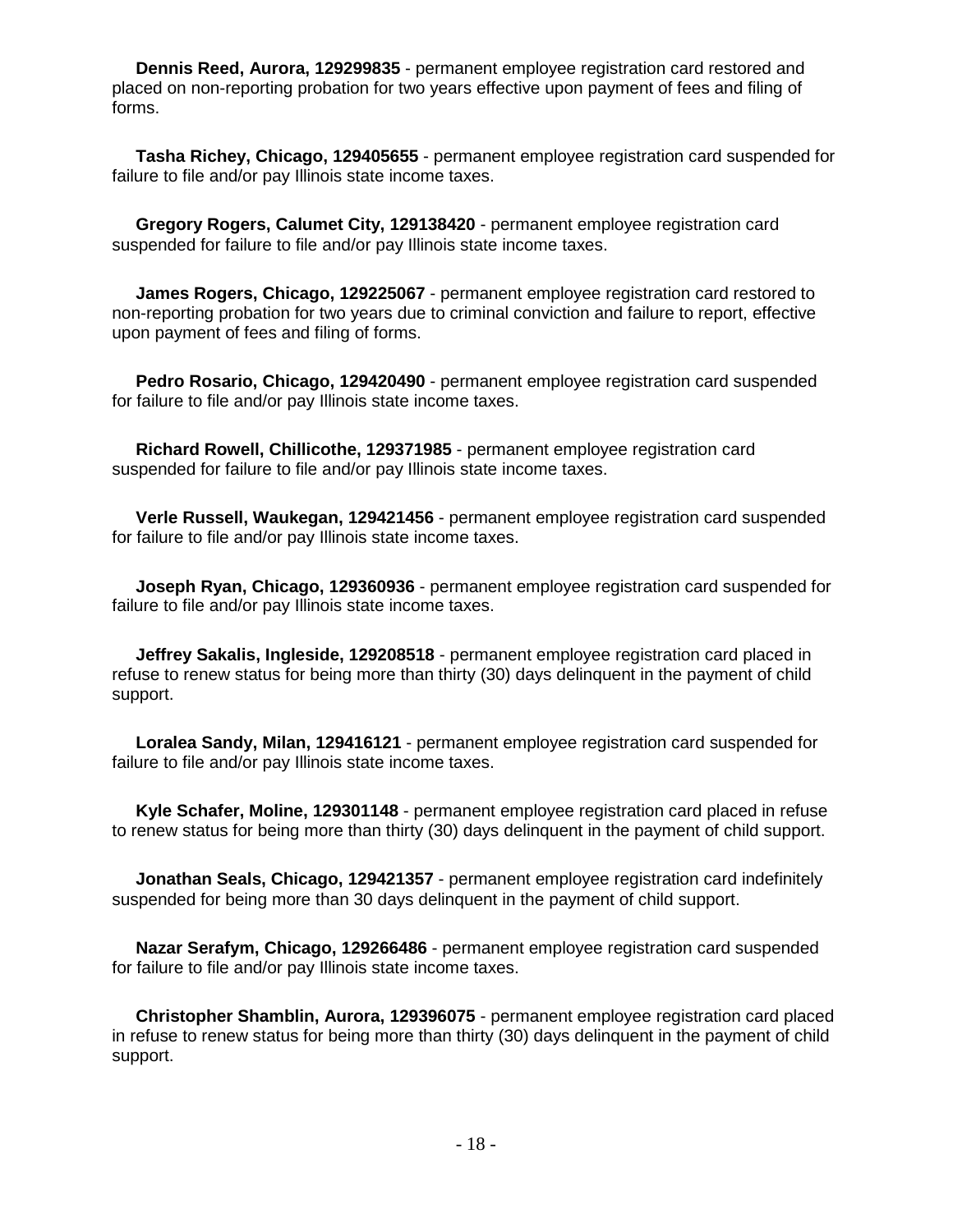**Michael Shipman, Granite City, 129405181** - permanent employee registration card suspended for failure to file and/or pay Illinois state income taxes.

 **Roosevelt Shivers, Calumet City, 129230888** - permanent employee registration card suspended for failure to file and/or pay Illinois state income taxes.

 **Melvin Shoales, Chicago, 129392100** - permanent employee registration card indefinitely suspended and fined \$1,000 due to receipt of compensation for services not rendered and for failure to report an arrest and conviction.

 **Kadijaj Simmons, Chicago, 129418925** - permanent employee registration card suspended for failure to file and/or pay Illinois state income taxes.

 **Robert Sims, Chicago, 129005075** - permanent employee registration card suspended for failure to file and/or pay Illinois state income taxes.

 **Bryce Smith, Danville, 129423048** - permanent employee registration card indefinitely suspended for being more than 30 days delinquent in the payment of child support.

 **Dominic Solis, La Mirada, CA, 129399873** - permanent employee registration card suspended for failure to file and/or pay Illinois state income taxes.

 **Samuel Soto, Chicago, 129380249** - permanent employee registration card suspended for failure to file and/or pay Illinois state income taxes.

 **Brian Stepter, Belleville, 129389423** - permanent employee registration card suspended for failure to file and/or pay Illinois state income taxes.

 **Darren Stewart, Chicago, 129427837** - permanent employee registration card issued and placed on non-reporting probation for two years due to criminal conviction and failure to report.

 **Robert Stille, Elmwood Park, 129250105** - permanent employee registration card placed in refuse to renew status for being more than thirty (30) days delinquent in the payment of child support.

 **Jessica Stinson, Chicago, 129397426** - permanent employee registration card suspended for failure to file and/or pay Illinois state income taxes.

 **Kenneth Stokes, Joliet, 129365630** - permanent employee registration card suspended for failure to file and/or pay Illinois state income taxes.

 **Ravan Suggs, Riverdale, 129414199** - permanent employee registration card suspended for failure to file and/or pay Illinois state income taxes.

 **Kenneth Swader, Chicago, 129293994** - permanent employee registration card suspended for failure to file and/or pay Illinois state income taxes.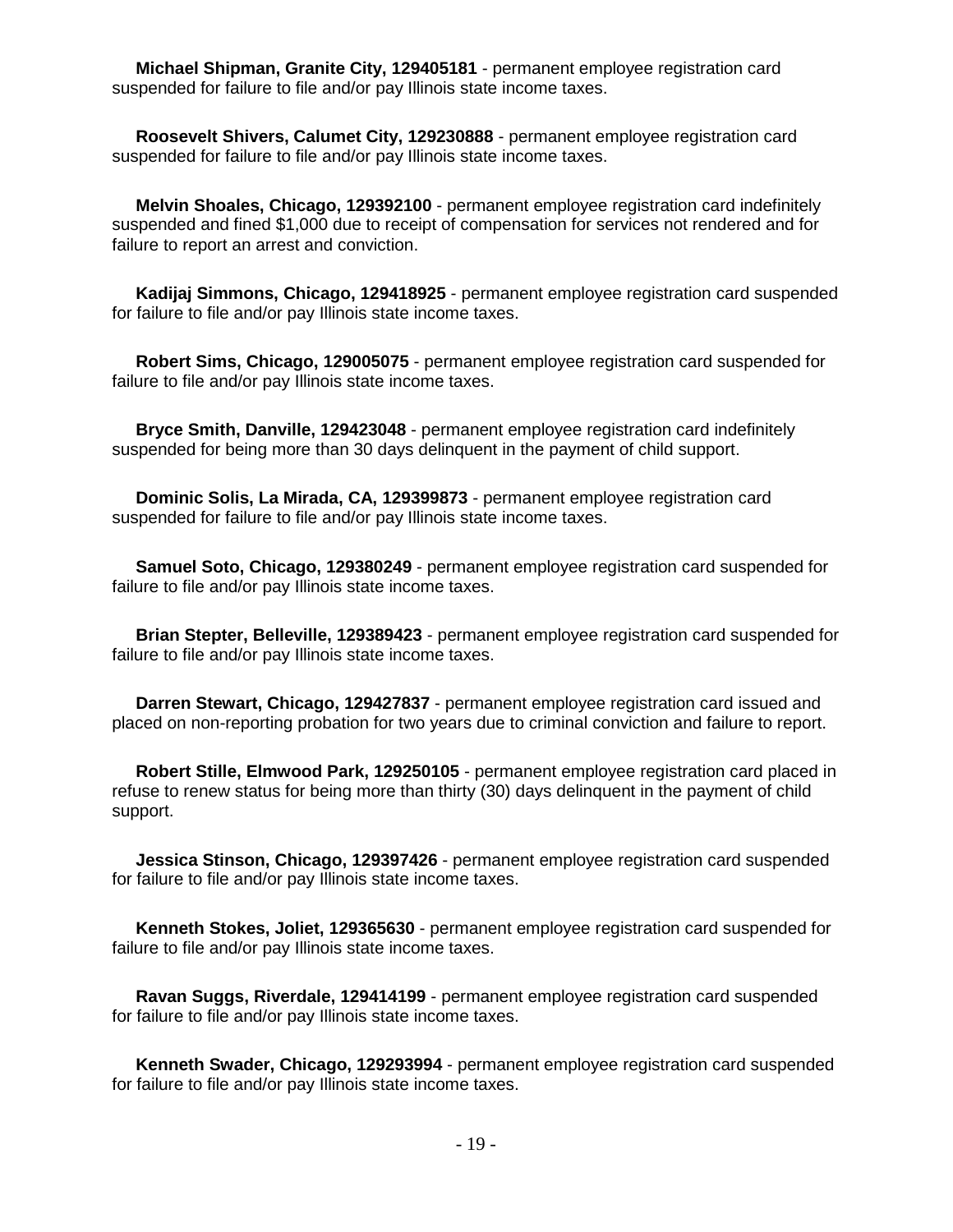**Cheyanne Swindle, Belleville, 129403652** - permanent employee registration card suspended for failure to file and/or pay Illinois state income taxes.

 **Jacqua Taylor, Belleville, 129398291** - permanent employee registration card suspended for failure to file and/or pay Illinois state income taxes.

 **Jasper Taylor, Chicago, 129396279** - permanent employee registration card suspended for failure to file and/or pay Illinois state income taxes.

 **Taja Thomas, Chicago, 129399781** - permanent employee registration card suspended for failure to file and/or pay Illinois state income taxes.

 **Delois Thomas, Chicago, 129427850** - permanent employee registration card issued and placed on non-reporting probation for one year due to criminal conviction and failure to report.

 **Alfredo Torres, Chicago, 129393884** - permanent employee registration card suspended for failure to file and/or pay Illinois state income taxes.

 **Michigan Travis, Chicago, 129272535** - permanent employee registration card placed on non-reporting probation for one year due to criminal conviction and failure to report.

 **Chavez Truitt, Chicago, 129399882** - permanent employee registration card placed in refuse to renew status for being more than thirty (30) days delinquent in the payment of child support.

 **Latia Turner, Urbana, 129399715** - permanent employee registration card suspended for failure to file and/or pay Illinois state income taxes.

 **Brian Tyminski, Chicago, 129391856** - permanent employee registration card suspended for failure to file and/or pay Illinois state income taxes.

 **James Wallace, Chicago, 129279670** - permanent employee registration card suspended for failure to file and/or pay Illinois state income taxes.

 **Bianca Waters, Chicago, 129387552** - permanent employee registration card suspended for failure to file and/or pay Illinois state income taxes.

 **Coretta Watkins, Chicago, 129414799** - permanent employee registration card suspended for failure to file and/or pay Illinois state income taxes.

 **Jamaal Webster, Hazel Crest, 129346003** - permanent employee registration card placed in refuse to renew status for being more than 30 days delinquent in the payment of child support.

 **Felicia Westbrooks, Chicago, 129210987** - permanent employee registration card suspended for failure to file and/or pay Illinois state income taxes.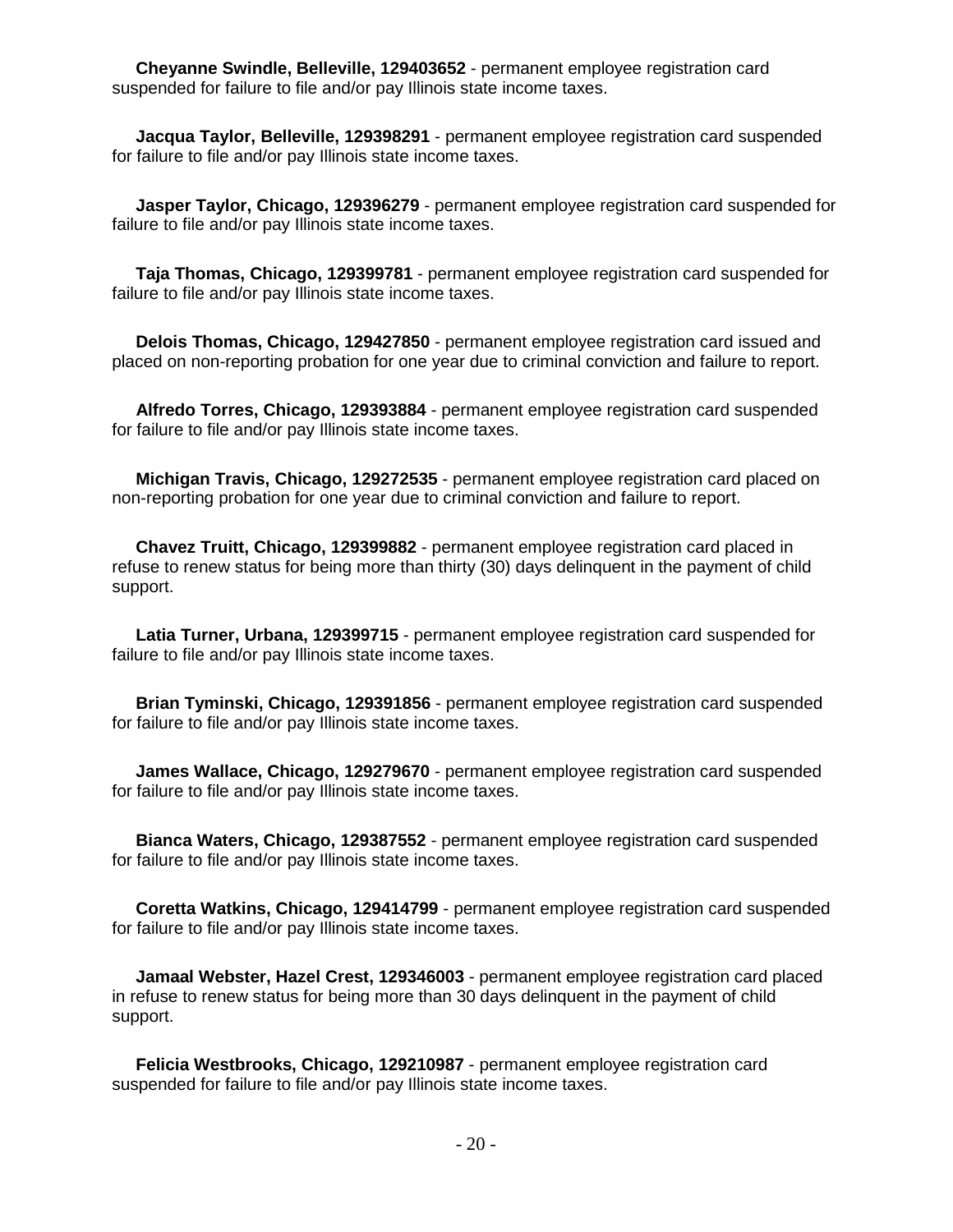**Eunisha White, Chicago, 129394244** - permanent employee registration card indefinitely suspended because of failure to report arrest and conviction for felony use of a forged credit card/debit card.

 **James Wiley, Calumet City, 129118491** - permanent employee registration card suspended for failure to file and/or pay Illinois state income taxes.

 **Christopher Williams, Bartlett, 129373275** - permanent employee registration card suspended for failure to file and/or pay Illinois state income taxes.

 **Chasity Williams, Chicago, 129352243** - permanent employee registration card placed in refuse to renew status for being more than thirty (30) days delinquent in the payment of child support.

 **Marcus Williams, Chicago, 129352425** - permanent employee registration card indefinitely suspended for being more than 30 days delinquent in the payment of child support.

 **Teresa Williams, Chicago, 129427795** - permanent employee registration card issued and placed on non-reporting probation for one year due to criminal conviction and failure to report.

 **Helen Williams, Chicago, 129232766** - permanent employee registration card suspended for failure to file and/or pay Illinois state income taxes.

 **Jerry Williams, South Holland, 129402961** - permanent employee registration card suspended for failure to file and/or pay Illinois state income taxes.

 **Brandon Willis, Chicago, 129290831** - permanent employee registration card suspended for failure to file and/or pay Illinois state income taxes.

 **Natasha Wilson, Chicago, 129292032** - permanent employee registration card suspended for failure to file and/or pay Illinois state income taxes.

 **Nicholas Wingo, Chicago, 129290182** - permanent employee registration card suspended for failure to file and/or pay Illinois state income taxes.

 **Sidney Wright, Chicago, 129384114** - permanent employee registration card suspended for failure to file and/or pay Illinois state income taxes.

#### **FUNERAL DIRECTOR AND EMBALMER**

 **Hagar Crosby, Chicago, 034015881** - funeral director and embalmer license reprimanded and fined \$1,500 for the failure to timely file a medical certificate of death.

 **Tyrone Dixon, Chicago, 034016195** - funeral director and embalmer license reprimanded for failure to assess which persons had authority to dispose of the decedent's remains as delineated in the Disposition of Remains Act.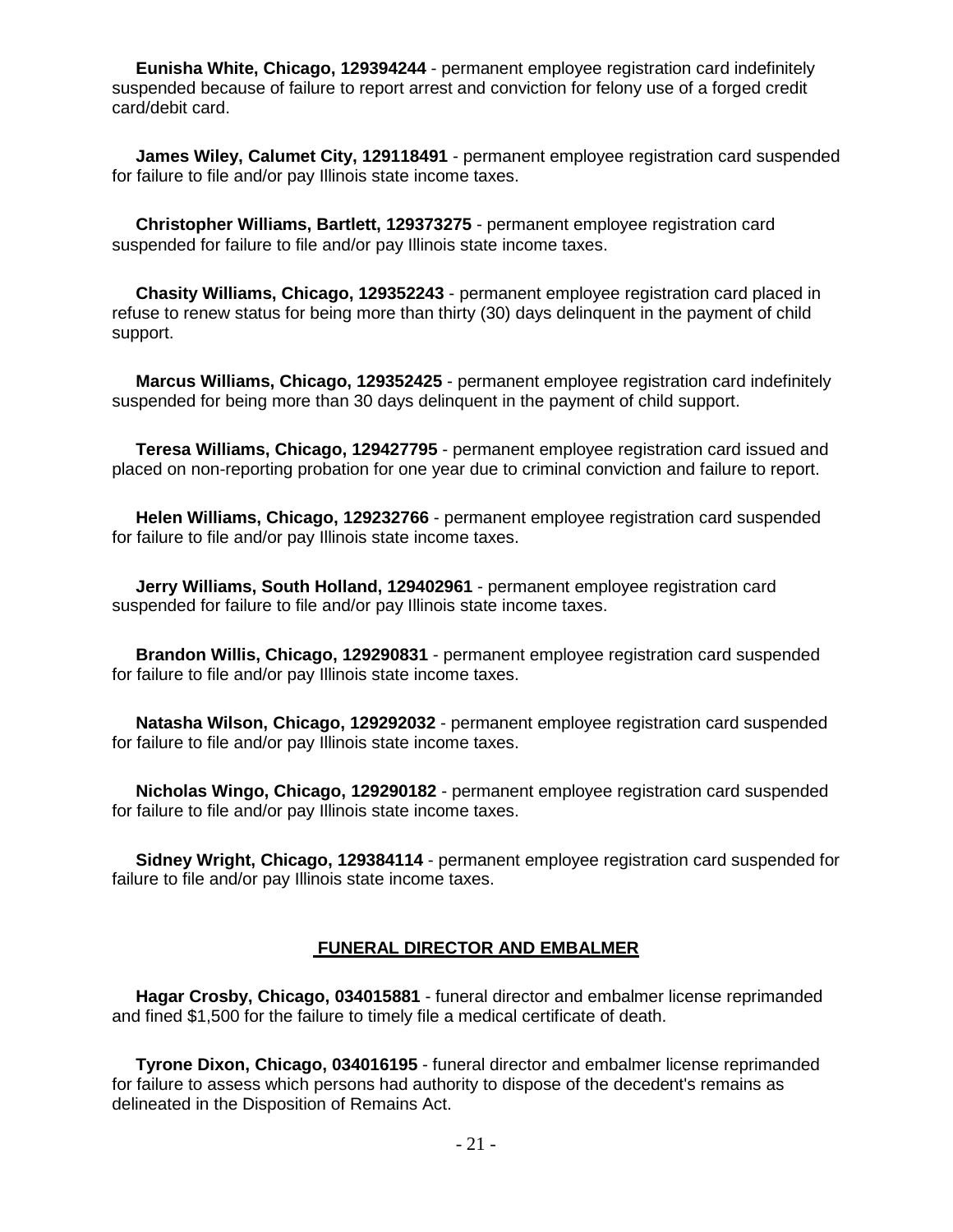**Denisha Ghoston, South Holland, 034016714** - funeral director and embalmer license reprimanded and fined \$1,000 after failed to file a death certificate in a timely manner.

 **Terrence Sullivan, Oak Brook, 034011111** - funeral director and embalmer license reprimanded and fined \$2,500 based on alleged violations of regulations.

#### **ROOFING**

 **Better Way Siding & Windows, Inc., East Peoria, 104015828** - roofing contractor license placed on probation for six (6) months and fined \$3,500 based on aiding and assisting unlicensed practice of roofing contracting.

 **Gaius Construction, Inc., Morton Grove, 104018127** - roofing contractor license issued with reprimand based on agency discipline on a commonly owned roofing business.

 **Todd Hines, Peoria Heights, 105008402** - roofing qualifying party designation suspended for one day but stayed, placed on probation for one year based on felony convictions.

 **House Toppers Exteriors Inc., Geneva, 104016568** - roofing contractor license placed on probation for one year and fined \$5,000, owed jointly and severally with **David Puchalski, Wheaton, 105000902**, roofing qualifying party registration suspended but stayed for practicing beyond the scope of licensure and unprofessional conduct.

 **P S R Enterprises, Inc., Sidney, 104013426** - roofing contractor license fined \$1,500 based on aiding and assisting unlicensed practice.

 **Roofsmart Incorporated, South Chicago Heights, 104016711** - roofing contractor license and **Jason J Norris, DeMotte, IN** - 105006790 roofing qualifying party designation both revoked for failure to complete roofing jobs after having received deposits and failure to disclose prior criminal convictions, discipline and an injunction.

#### **MASSAGE THERAPY**

 **Andrea Dement, Decatur, 227005840** - massage therapist license suspended for failure to file and/or pay Illinois state income taxes.

 **Dana Dietz, Rock Falls, 227012088** - massage therapist license suspended for failure to file and/or pay Illinois state income taxes.

 **Paige Morrow, Antioch, 227018453** - massage therapist license suspended for failure to file and/or pay Illinois state income taxes.

 **Ruben Olaverry, Chicago, 227019012** - massage therapist license suspended for failure to file and/or pay Illinois state income taxes.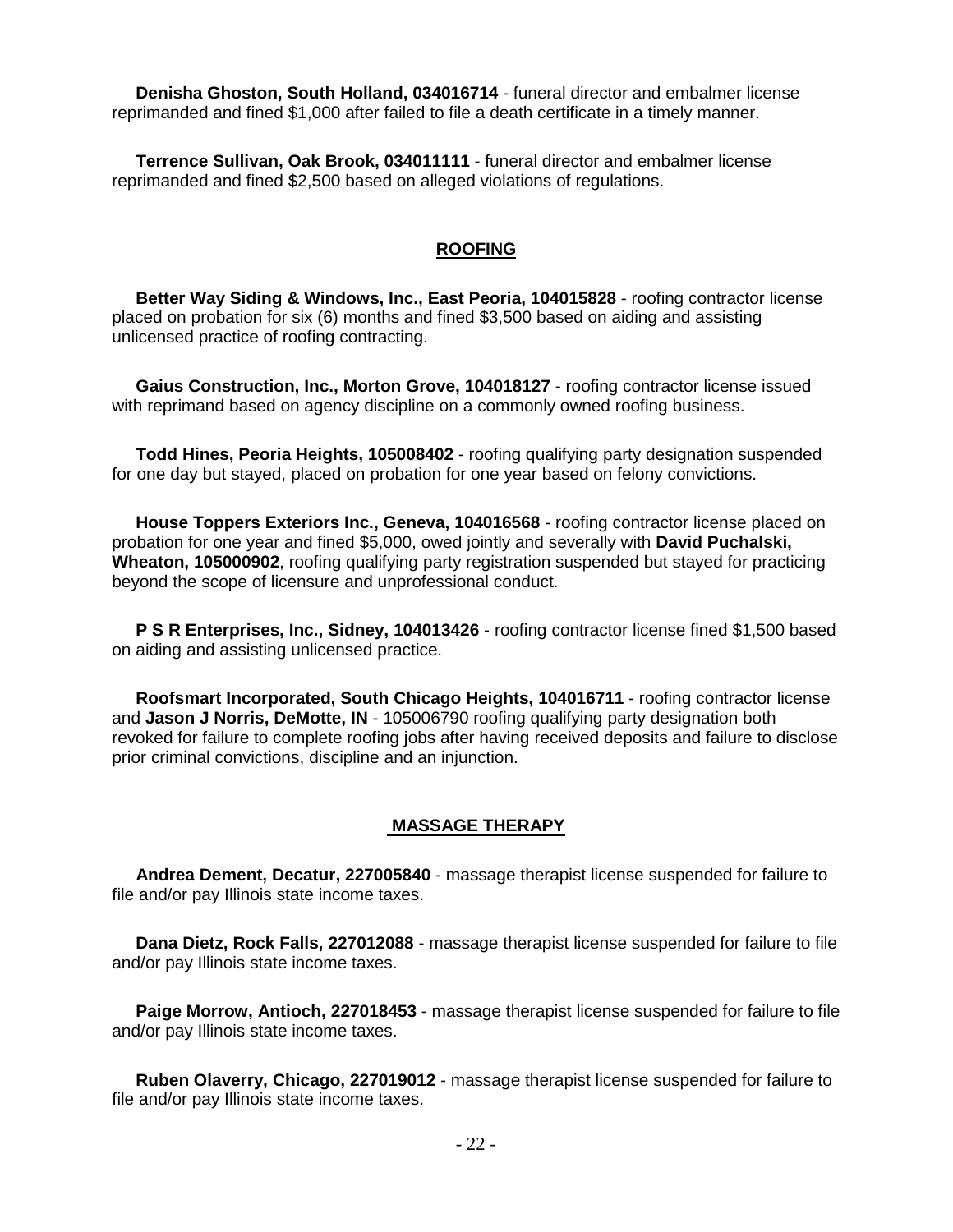**Ying Li Palsson, Loves Park, 227018179** - massage therapist license suspended for failure to file and/or pay Illinois state income taxes.

 **Michael Rojo, Aurora, 227013499** - permanent employee registration card suspended for failure to file and/or pay Illinois state income taxes.

 **Rosel School of Massage Therapy, Chicago, 245000029** - massage continuing education sponsor license placed in refuse to renew status due to its willful making of false records.

 **Aurelia Schmelling, Antioch, 227019615** - massage therapist license suspended for failure to file and/or pay Illinois state income taxes.

 **Thomas Stewart, Chicago, 227015974** - massage therapist license indefinitely suspended for a minimum of one year after engaged in unethical conduct with at least one female client during a massage, resulting in his massage license being placed on indefinite suspension for a minimum of one year.

 **Melanie Stilson, Gurnee, 227016988** - massage therapist license suspended for failure to file and/or pay Illinois state income taxes.

 **Danielle Zarbock, Round Lake Beach, 227017505** - massage therapist license suspended for failure to file and/or pay Illinois state income taxes.

#### **MEDICAL**

 **Mosaab Ahmed, Springfield, 036136609** - physician and surgeon license suspended for failure to file and/or pay Illinois state income taxes.

 **Michelle Alexandre, Melrose Park, 036100953** - physician and surgeon license suspended for failure to file and/or pay Illinois state income taxes.

 **William Brumley, Chicago, 125069686** - temporary medical permit is placed on indefinite probation for the duration of his residency program in Illinois after respondent violated conditions of his May 2017 Agreement of Care, Counseling and Treatment.

 **Karen Butler, Swainsboro, GA, 036122262** - physician and surgeon license reprimanded and fined \$1,000 based on a sister-state discipline in Wisconsin and Michigan.

 **Lesley Charles, Chicago, 036082544** - physician and surgeon license suspended for failure to file and/or pay Illinois state income taxes.

 **Brian Edelstein, Glencoe, 036081942** - physician and surgeon license restored to indefinite probation for a minimum of five years.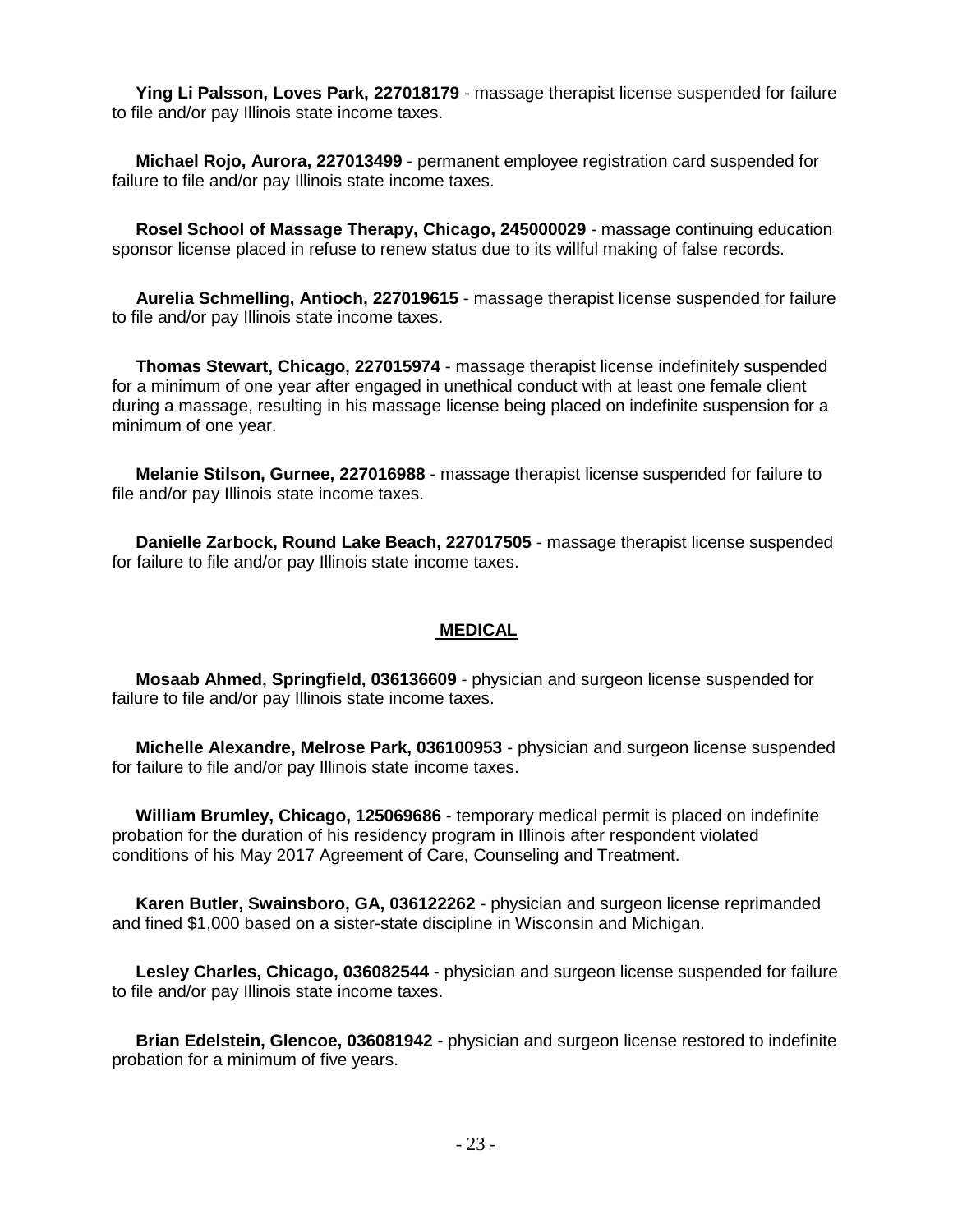**Ramon Flores, Chicago, 036065333** - physician and surgeon license suspended for failure to file and/or pay Illinois state income taxes.

 **Norman Johnston, Westchester, 036110192** - physician and surgeon license temporarily suspended for fraud in obtaining both temporary and full Illinois Physician and Surgeon licenses.

 **Kathleen Morris, Chicago, 038007282** - chiropractor license suspended for failure to file and/or pay Illinois state income taxes.

 **Olusola Olowe, Munster, IN, 036124787** - physician and surgeon license on indefinite probation for a minimum of three years effective retroactive to April 10, 2017 and controlled substance license, **336086165** is restored with practice restrictions and may not petition to restore license until he is able to show proof that he has obtained his DEA Registration without any restrictions and/or agreement with the DEA.

 **John Petrovich, St. Louis, MO, 036073474** - physician and surgeon license placed on indefinite probation for an additional two years pursuant to the terms of a 2007 Consent Order following a violation of probation.

 **Meshach Samuel, Paron, AR, 036103980** - physician and surgeon license reprimanded based on allegations that Respondent failed to appropriately consult a surgeon or oncologist regarding the treatment of a patient.

 **Ghodratollah Sarrafi, Des Plaines, 036048411** - physician and surgeon license suspended for failure to file and/or pay Illinois state income taxes.

#### **MEDICAL CANNABIS**

 **Jamurai Soldier, Chicago, 282844810** - medical cannabis dispensary registered agent-incharge license and Illinois medical cannabis dispensary registered agent license, **282781562** are both revoked due to selling medical cannabis to himself at a discounted price and subsequently giving it to a patient.

 **Jessica Welch, Belleville, 282104688** - registered agent-in-charge license revoked due to smoking cannabis on the grounds while she was working at a medical cannabis dispensary and did not hold an Illinois medical cannabis patient card.

#### **NURSING**

 **Troy Adams, Fort Wayne, IN, 041360791** - registered nurse license placed in refuse to renew status following sister-state discipline in Alabama.

 **Emmanuel Addison, Chicago, 043082410** - licensed practical nurse license reprimanded and ordered to complete fourteen (14) hours of continuing education for failure to advocate for a resident of his Community Integrated Living Arrangement home.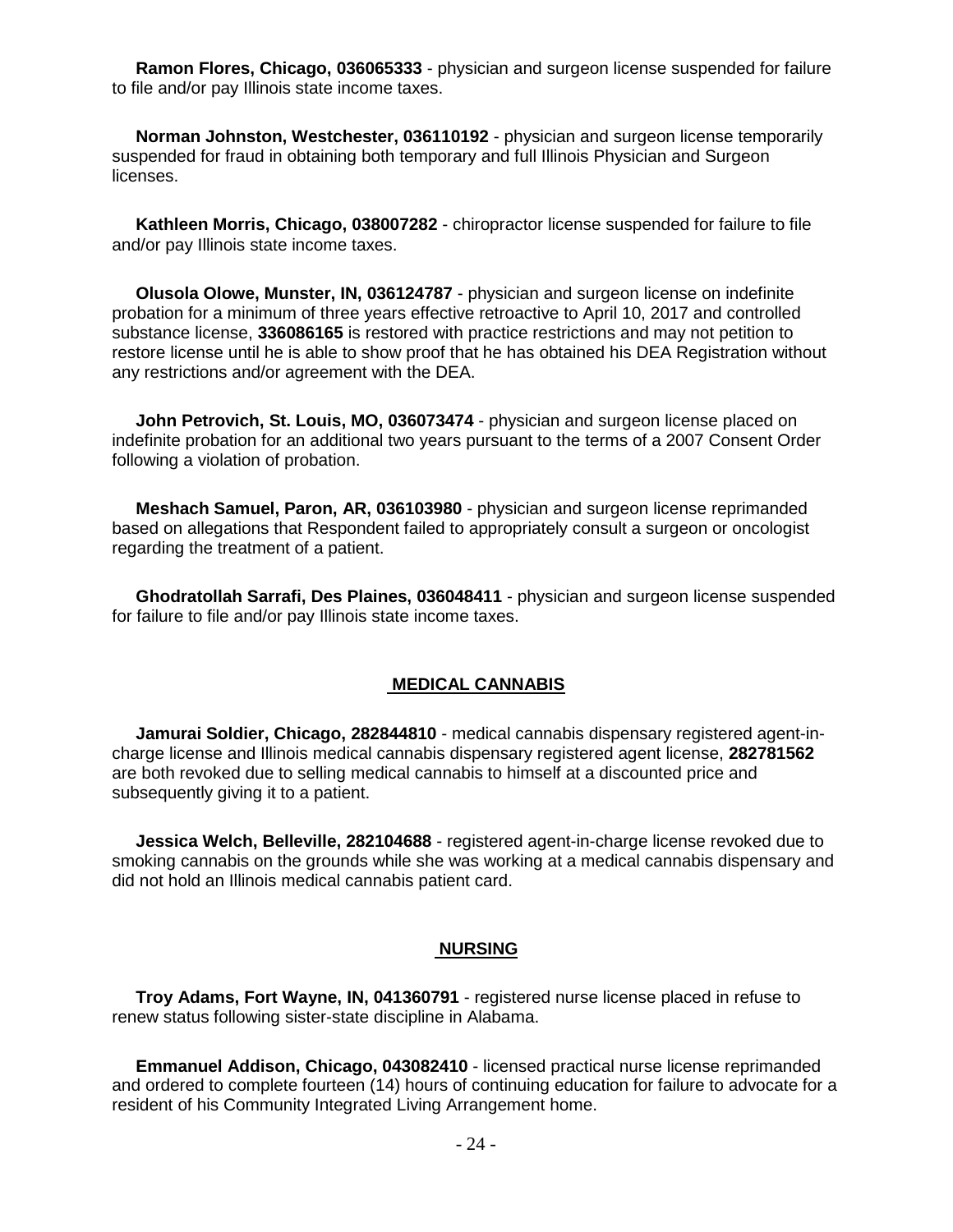**Lino Agpoon, Lake Zurich, 041289411** - registered nurse license suspended for failure to file and/or pay Illinois state income taxes.

 **Lindsey Alexander, Carbondale, 043104091** - licensed practical nurse license revoked due to unprofessional conduct.

 **Danielle Alston, Chicago Heights, 041395606** - registered nurse license placed in refuse to renew status following sister state discipline in the state of Texas which resulted in revocation of respondent's Texas nursing license.

 **Chrishae Anthony, East St. Louis, 043123725** - licensed practical nurse license suspended for failure to file and/or pay Illinois state income taxes.

 **Aracelli Arcilla, Lisle, 041442458** - registered nurse license suspended for failure to file and/or pay Illinois state income taxes.

 **Cheryl Blakut, Des Plaines, 043090553** - licensed practical nurse license placed in refuse to renew status due to failure to report a discipline by the New Jersey State Board of Nursing for failure to complete the required continuing education courses.

 **Derricka Bolden, Chicago, 041440603** - registered nurse license suspended for failure to file and/or pay Illinois state income taxes.

 **Melinda Bottinelli, Wappingers Falls, NY, 041360202** - registered nurse license placed in refuse to renew status due to failure to report voluntary surrender of her New York registered professional nurse license.

 **Dawn Brant, Albion, 043086919** - licensed practical nurse license restored to indefinite probation with work restrictions for a minimum of two years effective upon payment of fees and filing of forms.

 **Lisa Bruening, Rockford, 041232824** - registered nurse license suspended for thirty (30) days, followed by being placed on indefinite probation with work restrictions for a minimum of three (3) years for failure to report terminations from two health care institutions and being impaired while on duty because of taking opiates.

 **Dawn Chaudoin, Pittsfield, 041384257** - registered nurse license restored to indefinite probation with work restrictions for a minimum of two years.

 **Terri Christo, Decatur, 043103679** - licensed practical nurse license placed in refuse to renew status due to discipline in Kentucky and Texas.

 **Candella Coney, Greenville, NC, 041243035** - registered nurse license placed in refuse to renew status due to discipline in another jurisdiction.

 **Latosha Daniel, Calumet City, 043091386** - licensed practical nurse license suspended for failure to file and/or pay Illinois state income taxes.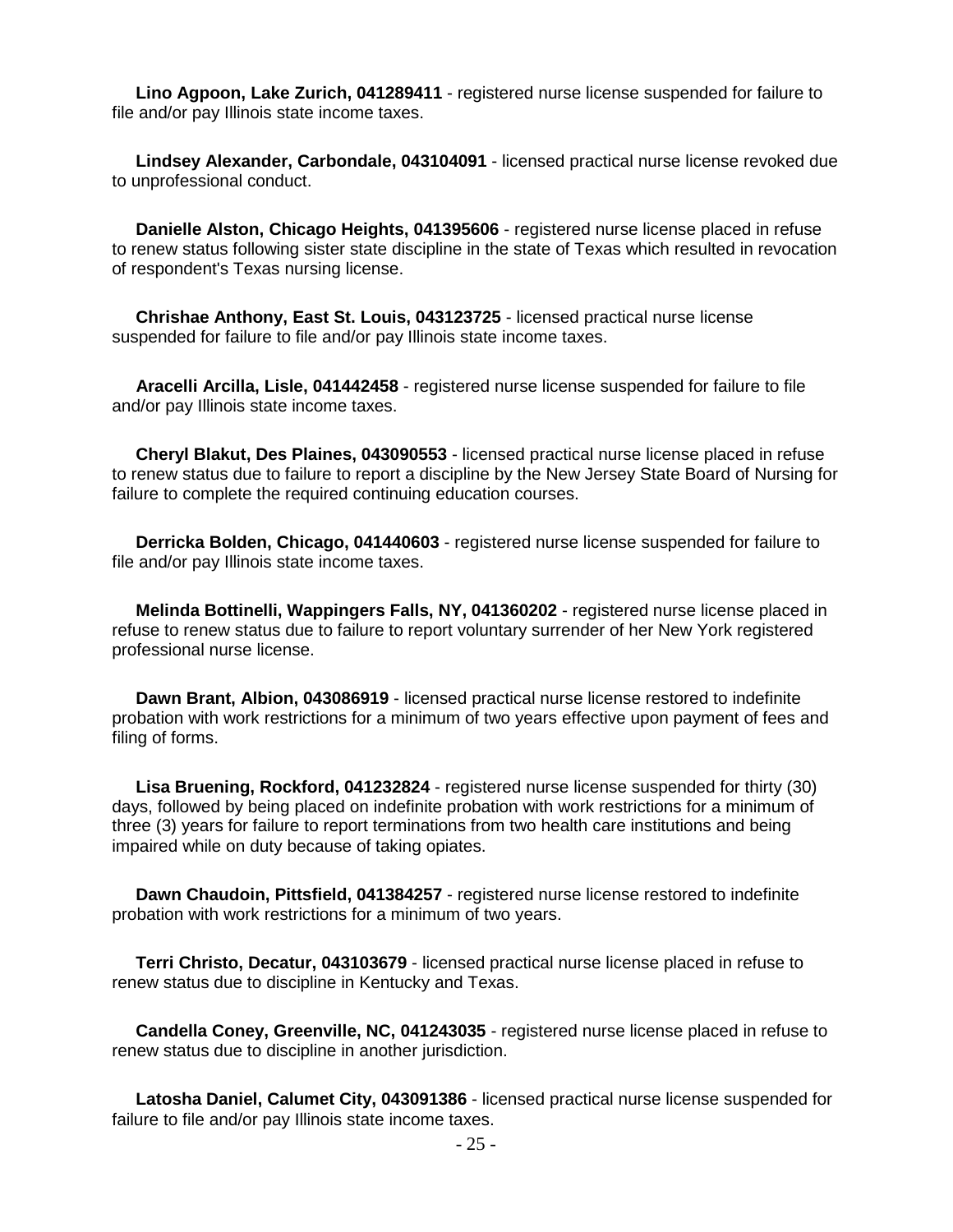**Sheilah Dye, Rockford, 041311188** - registered nurse license indefinitely suspended for theft of money from home healthcare patient while employed as a nurse at Able Home Health in Rockford, IL.

 **Katrina Ford, Crete, 041286637** - registered nurse license placed in refuse to renew status due to respondent pleading guilty in Kentucky to the following misdemeanors: (1) disorderly conduct; (2) menacing; and (3) resisting arrest. Respondent failed to report discipline on her Ohio license because of her criminal history.

 **Jean Frack, Great Lakes, 041266660** - registered nurse license placed in refuse to renew status due to a sister-state violation.

 **Patti Franklin, Richton Park, 041359131** - registered nurse license automatically, indefinitely suspended for a minimum of 12 months due to violation of probation.

 **Veronica Gomez, San Antonio, TX, 043105404** - licensed practical nurse license placed in refuse to renew status due to indefinitely revocation of respondent's Texas licensed vocational nurse license.

 **Lori Griffith, East Moline, 043062570** - licensed practical nurse licensed placed in refuse to renew status after she engaged in unprofessional conduct.

 **Sylvia Grimes Myrie, Calumet Park, 043067843** - licensed practical nurse license suspended for failure to file and/or pay Illinois state income taxes.

 **Sharon Gulla, Harwood Heights, 041341232** - registered nurse license indefinitely suspended for conviction of conspiracy to commit health care fraud.

 **Sandra Hanson, Garland, TX, 041125266** - registered nurse license placed in refuse to renew status for a 2016 discipline from the state of Texas Board of Nursing.

 **Dietrich Harper-Hodges, Chicago, 041239177** - registered nurse license suspended for failure to file and/or pay Illinois state income taxes.

 **Marie Hawkins, Richton Park, 043105668** - licensed practical nurse license suspended for failure to file and/or pay Illinois state income taxes.

 **Danielle Henke, Edwardsville, 041290171** - registered nurse license restored to indefinite probation for a minimum of two years, effective upon payment of fees and filing of forms.

 **Veronica Henry, Chicago, 043122052** - licensed practical nurse license suspended for failure to file and/or pay Illinois state income taxes.

 **Kelsie Holland, Vienna, 041393217** - registered nurse license restored to two-year probation with work restrictions effective upon proof of successful passage of the NCLEX examination.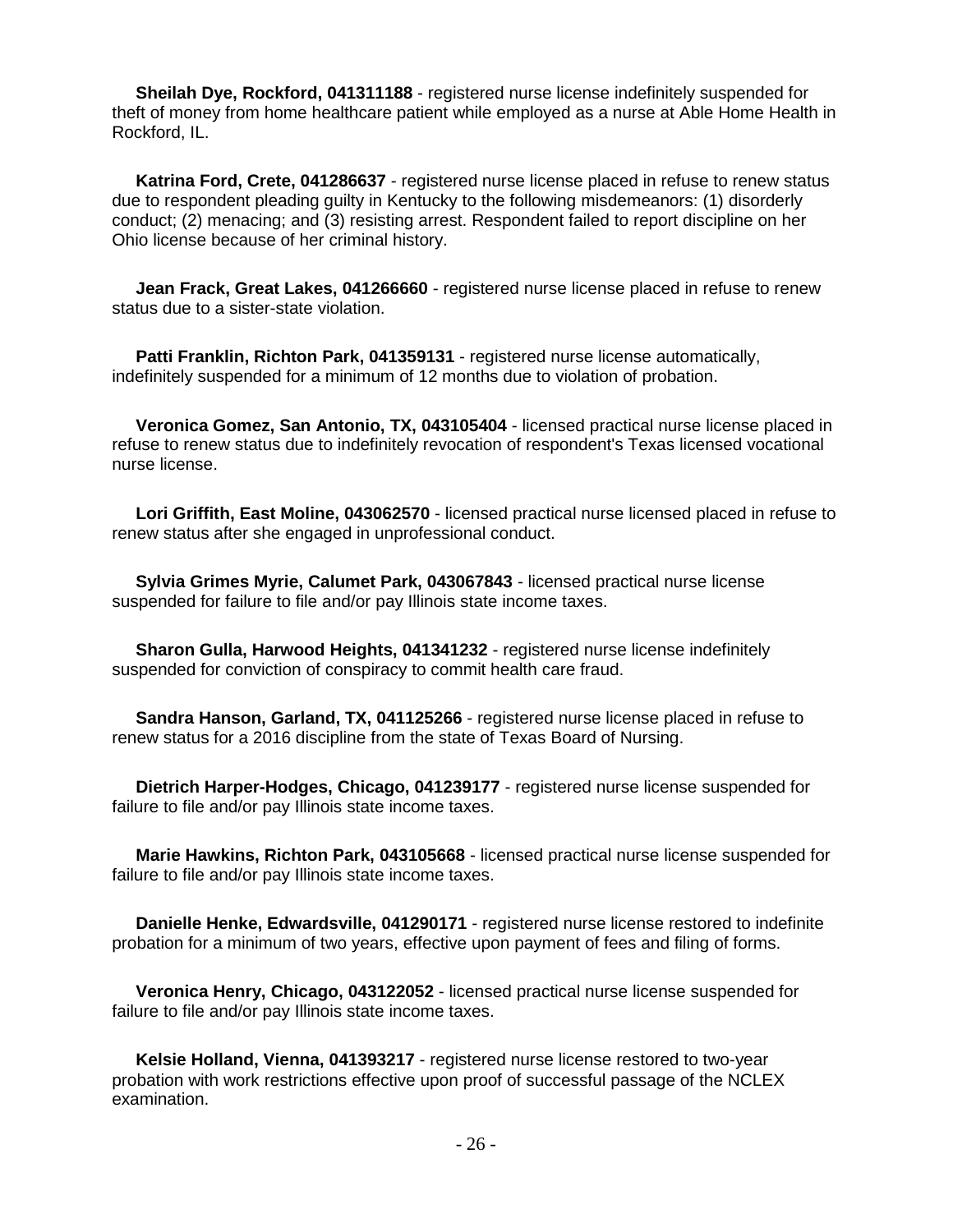**Colette Holliday, Hannibal, MO, 043118057** - licensed practical nurse license placed in refuse to renew status due to failure to report a discipline by the Missouri State Board of Nursing for engaging in a romantic relationship with an inmate while employed at Northeast Correctional Center.

 **Kelly Huepper, St. Louis, MO, 041391577** - registered nurse license placed in refuse to renew status due to respondent's Missouri registered professional nurse license being placed on probation for five (5) years for drug diversion.

 **Julianne Hunter, Portland, OR, 041318899** - registered nurse license reprimanded due to unprofessional conduct.

 **Justine Jackson, Chicago, 043008745** - licensed practical nurse license suspended for failure to file and/or pay Illinois state income taxes.

 **Judith James, Marshall, 041266233** - registered nurse license reprimanded due to unprofessional conduct.

 **Courtney Jenkins, Henderson, NV, 041425416** - registered nurse license suspended for failure to file and/or pay Illinois state income taxes.

 **Jeanette Johnson, Vandalia, 041415126** - registered nurse license automatically, indefinitely suspended for a minimum of 12 months for failure to comply with a Care, Counseling and Treatment Agreement.

 **Timothy Jones, Great Falls, SC, 041337467** - registered nurse license permanently surrendered due to a sister-state discipline.

 **Laura Juarez-Johnson, Bradley, 043107017** - licensed practical nurse license suspended for failure to file and/or pay Illinois state income taxes.

 **Anna Katz, Chicago, 041429590** - registered nurse license suspended for failure to file and/or pay Illinois state income taxes.

 **Lolita Kellum, Chicago, 041307790** - registered nurse license suspended for failure to file and/or pay Illinois state income taxes.

 **Renee Kennedy, Murphysboro, 043079870** - licensed practical nurse license indefinitely suspended for engaging in a verbal altercation with a resident under her care which led to Respondent pouring ice water on the resident.

 **Marybeth Kincaid, Winfield, 041283769** - registered nurse license restored to one-year probation effective upon payment of fees, filing of forms and proof of passage of NCLEX examination.

 **Barbara Larmon, Forest Park, 041271272** - registered nurse license placed in refuse to renew status due to a violation of probation.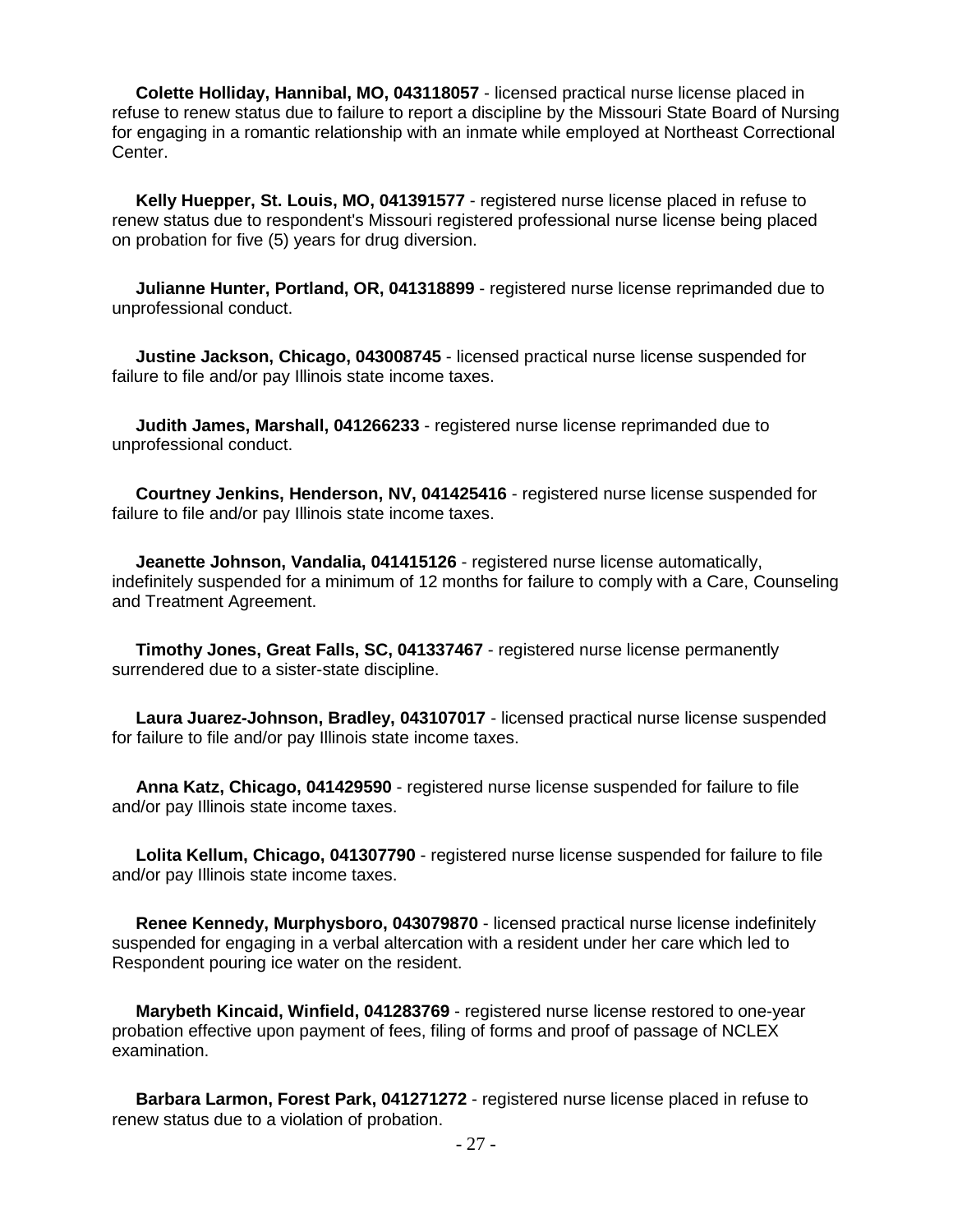**Solomon Lawrence, Chicago, 041417099** - registered nurse license indefinitely suspended for being more than 30 days delinquent in the payment of child support.

**Lucille LeBlanc, Niles, 041380160** - registered nurse license indefinitely suspended following diversion of controlled substances.

**Tina Loher, Moline, 041328590** - registered nurse license placed in refuse to renew status due to a sister-state violation.

**Ronald Malalis, Des Plaines, 041350379** - registered nurse license indefinitely suspended for conviction of conspiracy to commit health care fraud.

**Tiffany Martin, Glen Carbon, 041430667** - registered nurse license reprimanded due to an unprofessional conduct.

**Niki May, Pekin, 041309826** - registered nurse license placed on indefinite probation with work restrictions for a minimum of three years after respondent diverted hydromorphone while employed as a home healthcare nurse and pled guilty to felony possession of a controlled substance.

**Corbin McCabe, Breese, 041332789** - registered nurse license is revoked for having been convicted of five counts of Unlawful Possession of Controlled Substances, class 4 felonies; two counts of Attempted Unlawful Acquisition of controlled Substances, class 4 felonies; one count of Criminal Drug Conspiracy, a class 4 felony, before the Circuit Court of the Fourth Judicial Circuit, Clinton County, Illinois in Case Number 16CF64 and having been sentenced to probation for a period of three years. Respondent was employed as a registered nurse for a facility in the state of Illinois, diverted controlled substances, removed blank prescription pads from the facility, tested positive for controlled substances in a facility screen, was terminated from the facility and failed to report the termination from the facility to the Department.

**Lori McCree, Carterville, 041258869** - registered nurse license suspended for failure to file and/or pay Illinois state income taxes.

**Kristal McWhirter, Carmi, 043108903** - licensed practical nurse license reprimanded following a failure to report misdemeanor convictions.

**Mary-Pilar Mendoza, Niles, 041379641** - registered nurse license indefinitely suspended for conviction of conspiracy to commit health care fraud.

**Anna Milagrosa, Naperville, 041273262** - registered nurse license suspended for failure to file and/or pay Illinois state income taxes.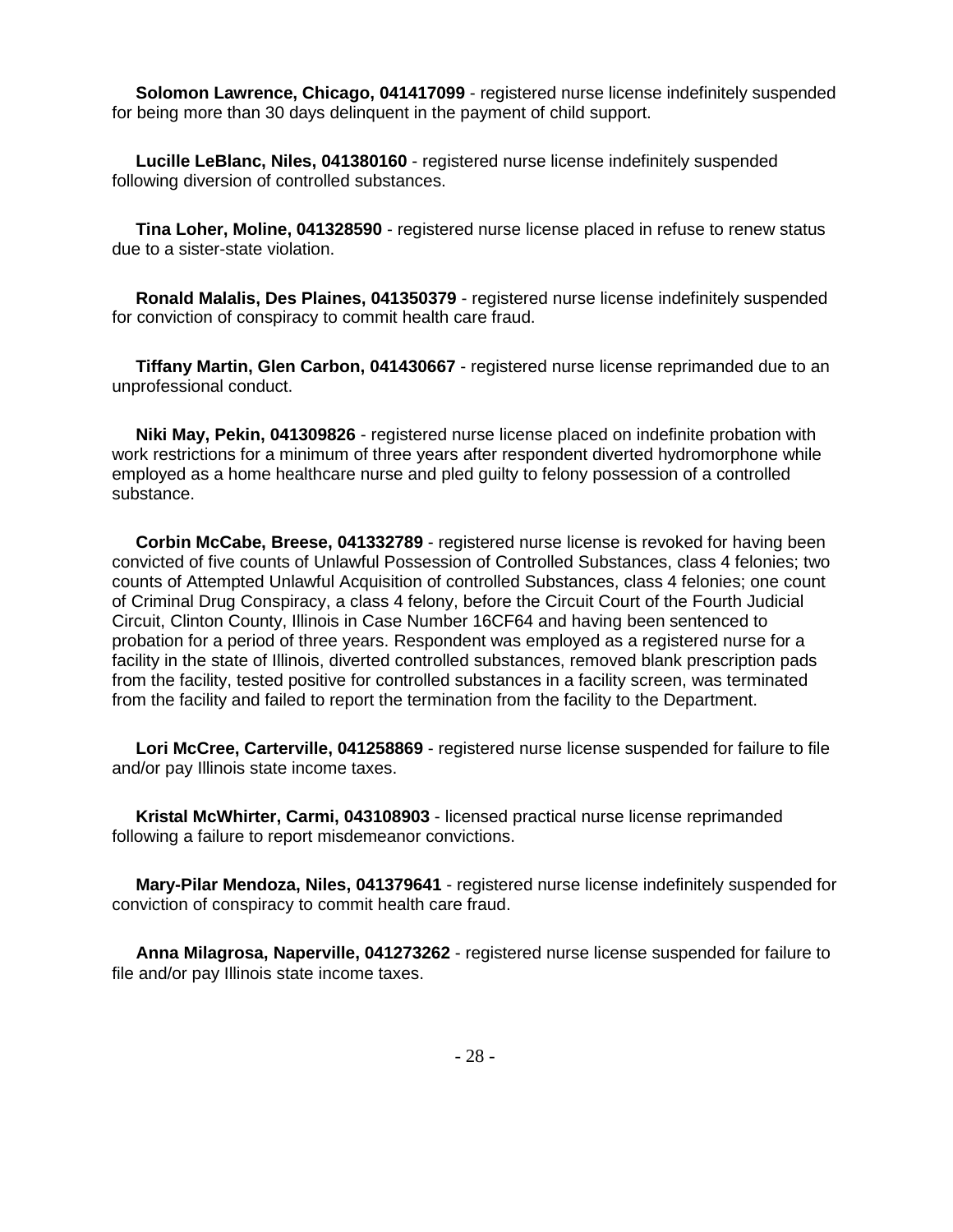**Angela Miller, Loda, 043079193** - licensed practical nurse license suspended for failure to file and/or pay Illinois state income taxes.

 **Cathy Myers, West Paducah, KY, 041264090** - registered nurse license placed in refuse to renew status following sister-state discipline in Kentucky which resulted in voluntary surrender of respondent's Kentucky nursing license.

 **Kathleen Noonan, Edwardsville, 041385193** - registered nurse license suspended for failure to file and/or pay Illinois state income taxes.

 **Denise Nyberg, Rockford, 041228031** - registered nurse license placed in refuse to renew status due to Respondent being assigned to a patient at home whose GI tube became dislodged while Respondent played a hand-held computer game and she failed to notify the oncall clinician of the dislodged tube.

 **Augustina Ogedegbe, Chicago, 043102490** - licensed practical nurse license reprimanded due to substandard patient care.

 **Abolaji Ogunleye, Algonquin, 043116838** - licensed practical nurse license reprimanded and ordered to complete additional continuing education for engaging in unprofessional conduct in that respondent was videotaped sleeping while on duty caring for a home health patient.

 **Cindy O'Leary, Olney, 041270704** - registered nurse license permanently surrendered based on an allegation of diversion of morphine from her employer.

 **Antoinette Pasquini, Itasca, 041215815** - registered nurse license placed on probation for two years for forgery of a prescription for Ambien.

 **Cherry Phelps, Normal, 041419598** - registered nurse license reprimanded for patient abandonment.

 **Paul Platt, Urbana, 043111826** - licensed practical nurse license restored to indefinite probation for a minimum of three years.

 **Joshua Puls, McHenry, 041366211** - registered nurse license indefinitely suspended for being more than 30 days delinquent in the payment of child support.

 **Lindsey Rahberg, Peru, 041378600** - registered nurse license placed on indefinite probation for a minimum of three years for pleading guilty to misdemeanor attempt to obtain controlled substances (Adderall). Respondent had run out of her prescription.

 **Quiana Redeaux, Chicago, 041400884** - registered nurse license suspended for failure to file and/or pay Illinois state income taxes.

 **Patriece Ricci, Wauconda, 041379158** - registered nurse license indefinitely suspended for a minimum of three years following conviction of felony for the possession of a controlled substance.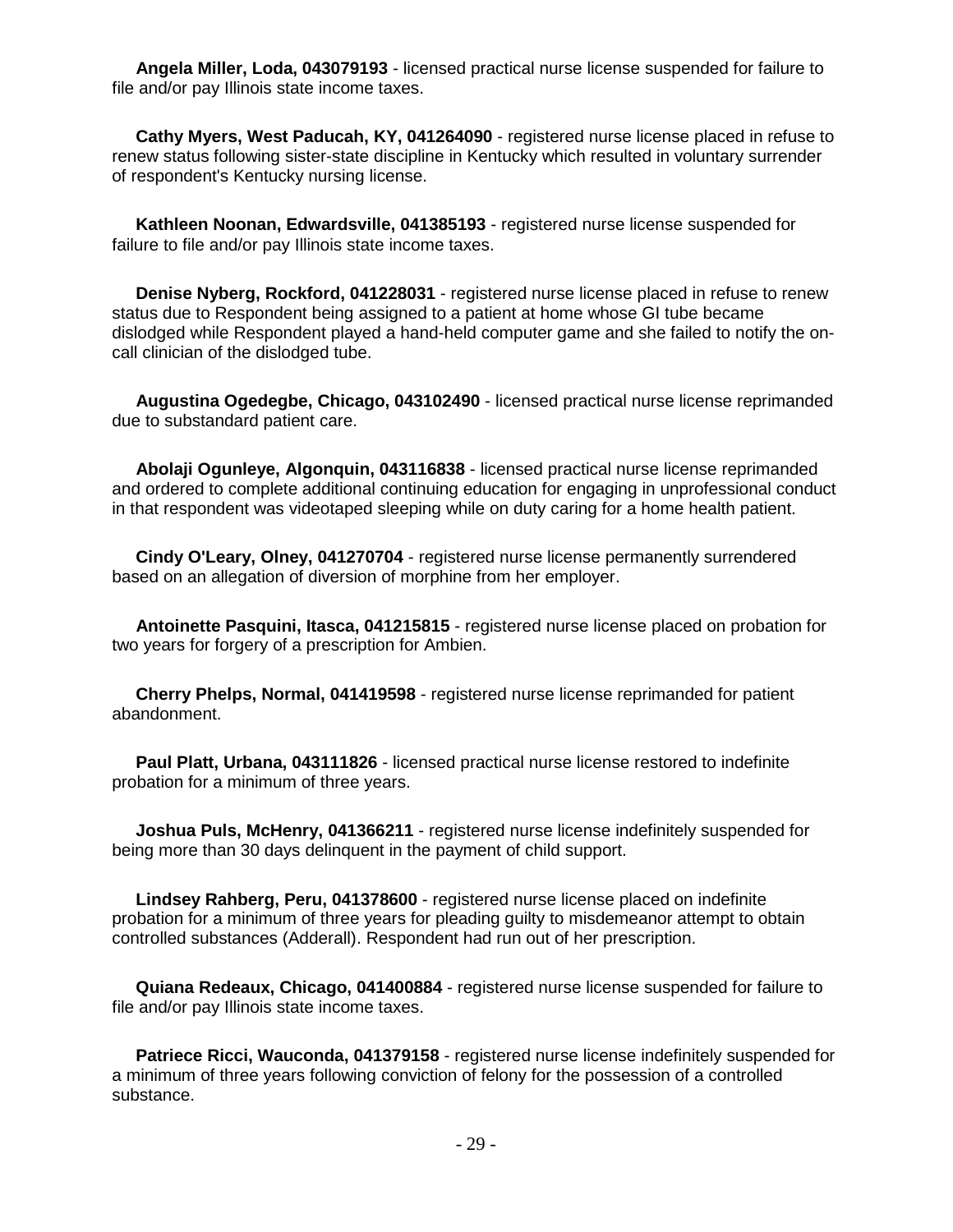**Jennifer Risch, Earlville, 041384623** - registered nurse license indefinitely suspended for a minimum of three months for being impaired on duty and having a positive toxicology screen.

**Isabelita Sabejon, Niles, 041358547** - registered nurse license indefinitely suspended for conviction of conspiracy to commit health care fraud.

**Karen Scholobohm, Lake in the Hills, 041293409** - registered nurse license reprimanded for failure to report terminations from two hospitals for suspicion of diversion and failure to properly document withdrawal, administration and witnessed-waste of controlled substances, per the employer's policy.

**Dixie Smith, Decatur, 041439580** - registered nurse license suspended for failure to file and/or pay Illinois state income taxes.

**Carroll Smith, Metropolis, 041376665** - registered nurse license indefinitely suspended for a minimum of two years following unprofessional conduct, drug diversion and sister-state discipline in Kentucky.

**Rachael Smith, Ina, 041298989** - registered nurse license indefinitely suspended for a minimum of two years following unprofessional conduct in administering medication and failure to report termination.

**Gwendalyn Smith, Chicago, 043068351** - licensed practical nurse license suspended for failure to file and/or pay Illinois state income taxes.

**FaNie' Stephens, Griffith, IN, 041462759** - registered nurse license suspended for failure to file and/or pay Illinois state income taxes.

**Jennifer Stepney, Chicago, 041390671** - registered nurse license suspended for failure to file and/or pay Illinois state income taxes.

**Jason Strejcek, Aurora, 041426619** - registered nurse license suspended for failure to file and/or pay Illinois state income taxes.

**Ursula Taylor, Chicago, 043084993** - licensed practical nurse license suspended for failure to file and/or pay Illinois state income taxes.

**Noemi Valdivia-Martinez, Berwyn, 041356915** - registered nurse license suspended for failure to file and/or pay Illinois state income taxes.

**Terri Williams, Gary, IN, 043120226** - licensed practical nurse license placed in refuse to renew status due to a sister-state violation.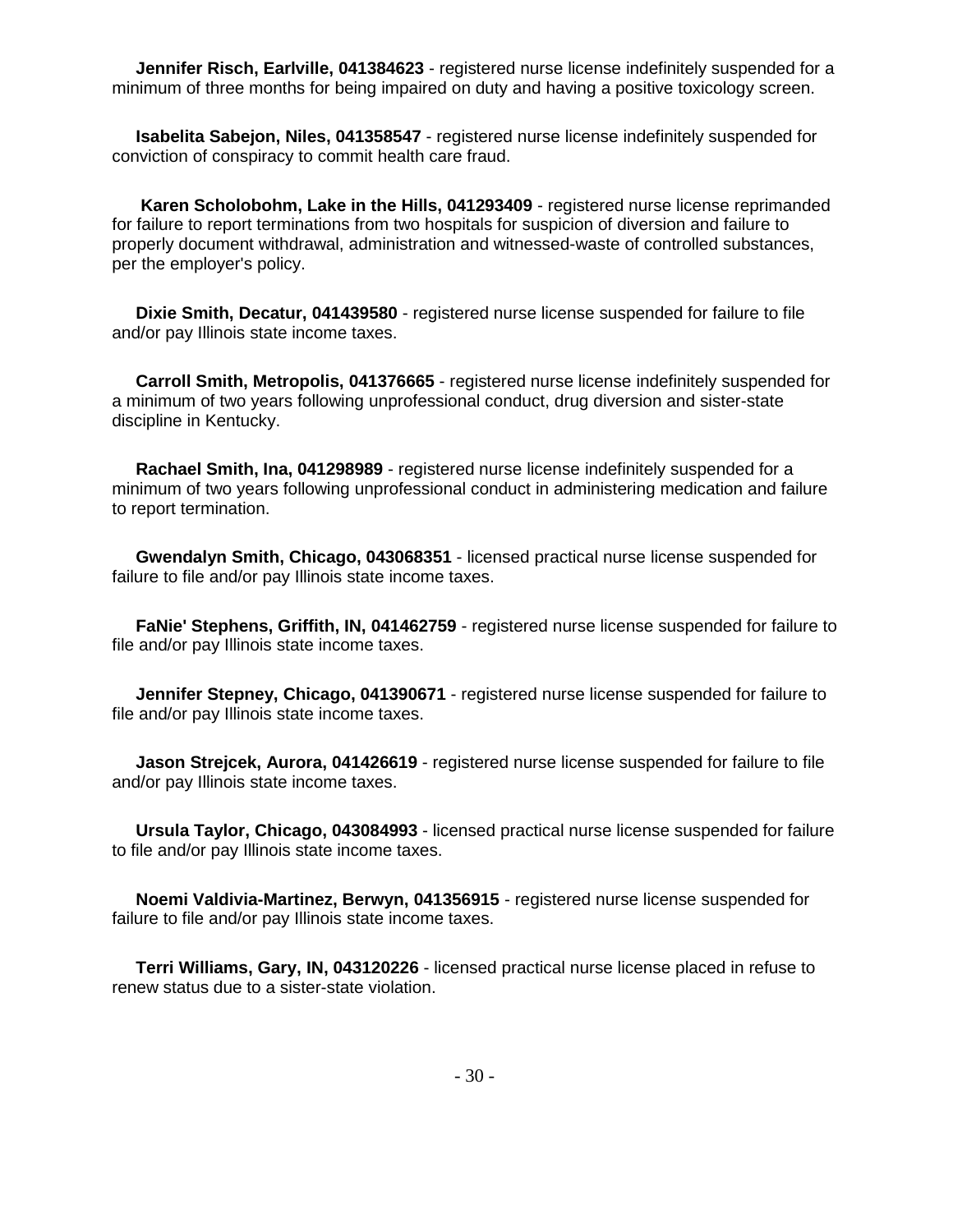**Janeen Yarbrough, Hazel Crest, 041310829** - registered nurse license suspended for failure to file and/or pay Illinois state income taxes.

 **Angela Zimmel, Atlanta, GA, 041364803** - registered nurse license placed in refuse to renew status due to discipline in California.

#### **NURSING HOME ADMINISTRATOR**

 **Patricia Barnes, Girard, 044002210** - nursing home administrator license reprimanded due to unlicensed practice as a CNA.

 **Moshe Lerner, Chicago, 044003420** - nursing home administrator license reprimanded due to exhibiting unprofessional conduct by failing to have sufficient procedures in place to protect resident medical records after a facility closed.

 **David Meiselman, Lincolnwood, 044006263** - nursing home administrator license reprimanded for unprofessional conduct.

 **David Taylor, Streamwood, 044010753** - nursing home administrator license reprimanded and must complete continuing education for engaging in dishonorable, unethical or unprofessional conduct of a character likely to deceive, defraud or harm the public.

#### **ORTHOTICS, PROSTHETICS & PEDORTHICS**

 **Johan Smith, Montgomery, 211000235** - licensed prosthetic license suspended for failure to file and/or pay Illinois state income taxes.

 **Johan Smith, Montgomery, 213000288** - licensed orthotist license suspended for failure to file and/or pay Illinois state income taxes.

#### **PHARMACY**

 **Ibrahim Al-Machnee, Oak Lawn, 051295517** - pharmacist license is indefinitely suspended for a minimum of four years due to dispensing large quantities of codeine without received verified prescriptions.

 **Kathleen Buck, Alton, 049113943** - pharmacy technician license suspended for failure to file and/or pay Illinois state income taxes.

 **CVS Caremark, Orlando, FL, 054015168** - non-resident pharmacy license reprimanded and fined \$1,000 for an untimely self-report of sister-state disciplines.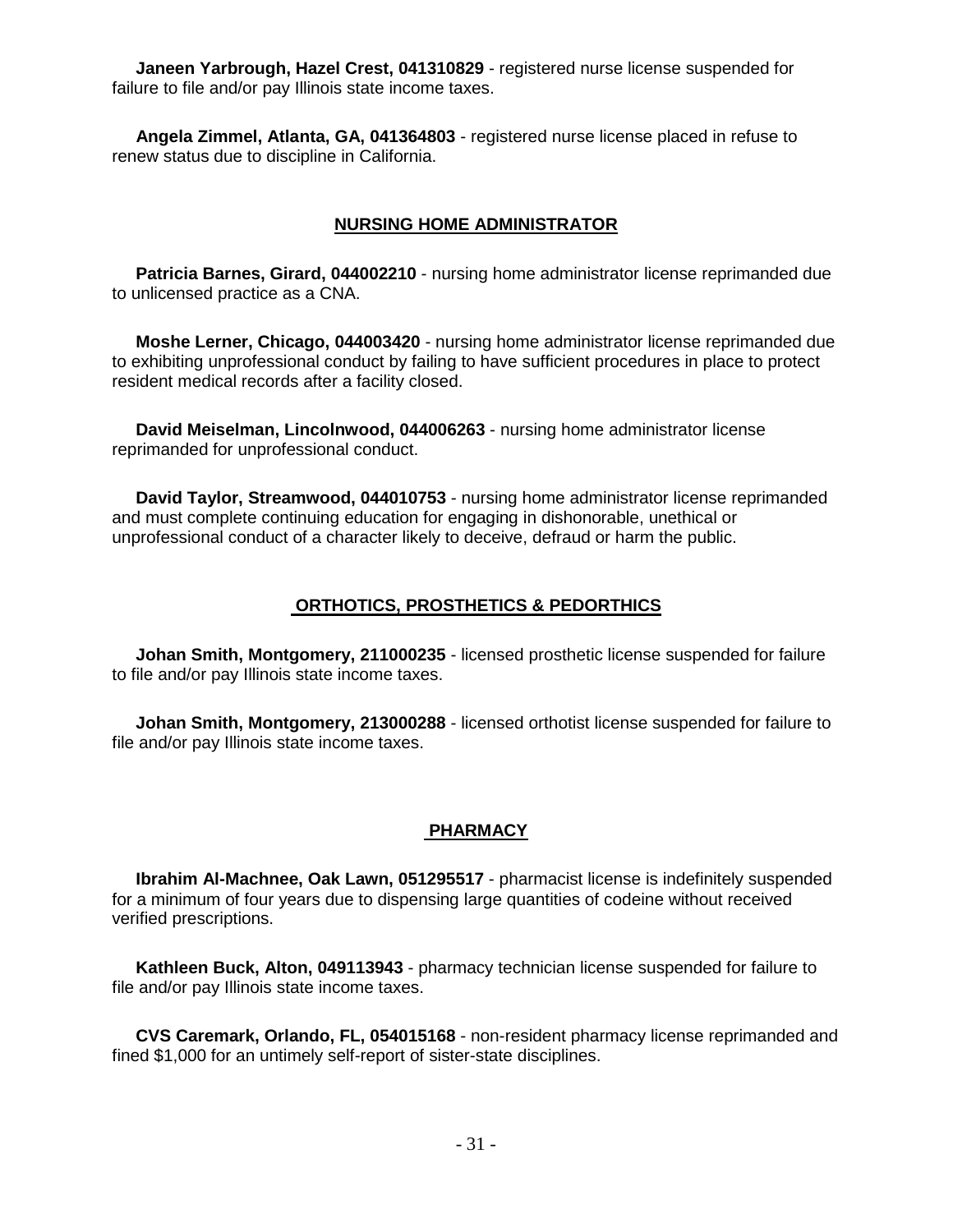**CVS Caremark, San Antonio, TX, 054015393** - non-resident pharmacy license reprimanded and fined \$2,000 for untimely self-report of sister-state discipline.

 **Drug Center Pharmacy 102, Chicago, 054018854** - pharmacy license is revoked due to dispensing large quantities of codeine without receiving verified prescriptions.

 **Angel Feliciano, Hanover Park, 049189114** - pharmacy technician license indefinitely suspended for being more than 30 days delinquent in the payment of child support.

 **Deandre Garmon, Calumet City, 049240678** - pharmacy technician license suspended for failure to file and/or pay Illinois state income taxes.

 **Chad Ickes, Sugar Grove, 049180844** - pharmacy technician license indefinitely suspended for being more than 30 days delinquent in the payment of child support.

 **Solomon Lawrence, Chicago, 049140975** - pharmacy technician license placed in refuse to renew status for being more than 30 days delinquent in the payment of child support.

 **Edward Novak, Park Ridge, 051032913** - pharmacist license indefinitely suspended for a minimum of 36 months for federal convictions on one (1) count of conspiracy to violate the Anti-Kickback statute and twenty-six (26) counts of paying illegal kickbacks, and was ordered jointly and severally liable for \$10,482,681.00 in forfeiture amounts, sentenced to fifty-four (54) months imprisonment, three (3) years supervised release and assessed \$772,700.00 in fines and fees.

 **Nilisha Patel, Chicago, 051300204** - pharmacist license indefinitely suspended for a minimum of one years due to her engaging in the diversion of controlled substances.

 **Dexter Pittman, Chicago, 049221790** - pharmacy technician license indefinitely suspended for being more than 30 days delinquent in the payment of child support.

 **Kathleen Relaz, Addison, 049214541** - pharmacy technician license suspended for failure to file and/or pay Illinois state income taxes.

 **Ivan Reyes, Des Plaines, 049255366** - pharmacy technician license indefinitely suspended for being more than 30 days delinquent in the payment of child support.

 **Steven Rosenberg, Buffalo Grove, 051034991** - pharmacist license placed on indefinite probation and fined \$5,000 due to violations discovered during a routine inspection.

 **Rosens Morseview Pharmacy, Chicago, 054008569** - pharmacy license placed on indefinite probation for a minimum of two years and fined \$2,500 due to violations discovered during a routine inspection.

 **Diane Simko, Asbury, IA, 051301468** - pharmacist license reprimanded upon issuance due to a sister-state action in the State of Iowa.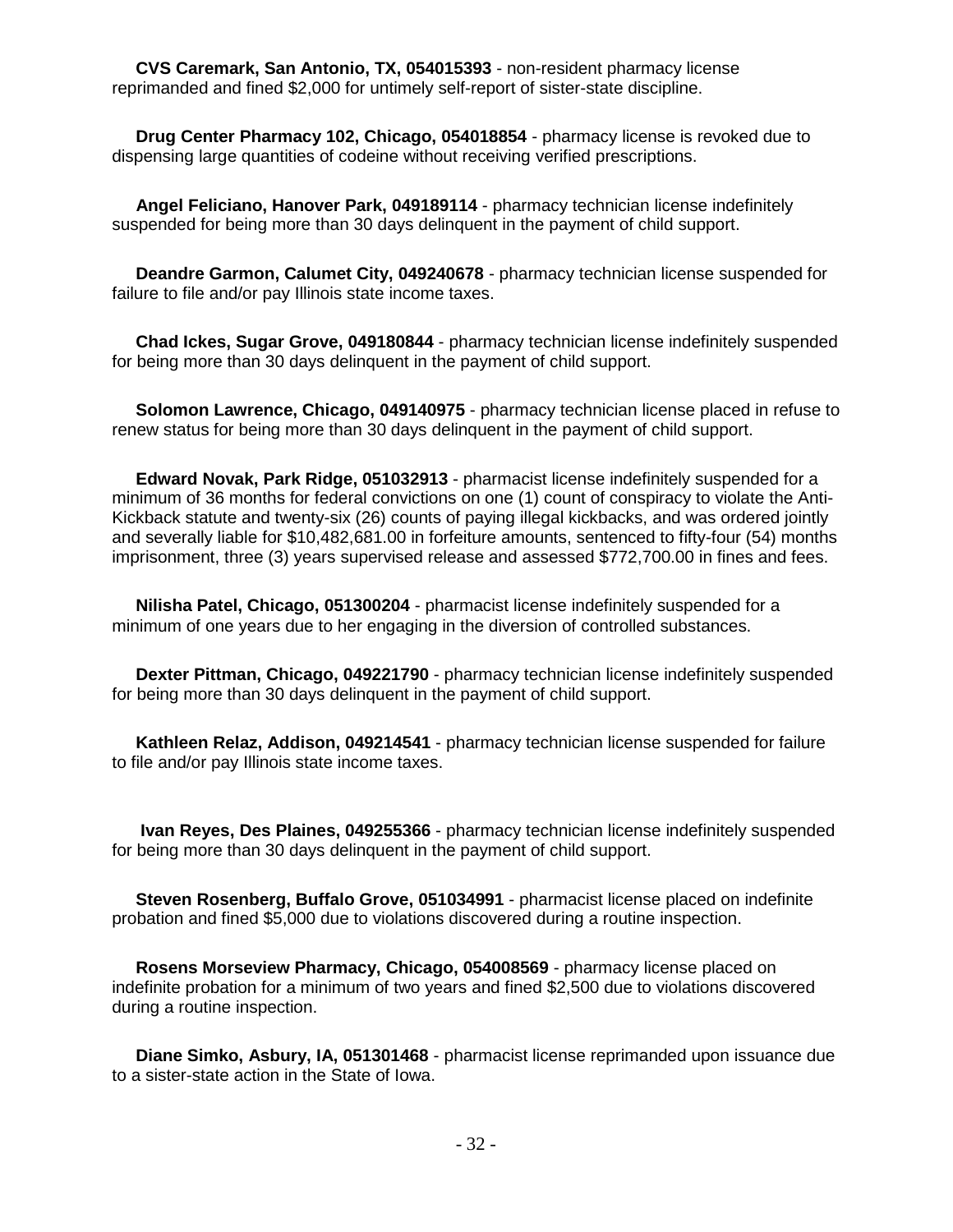**Mark Walz, Belleville, 051034204** - pharmacist license permanently, voluntarily surrendered due to fraudulently altering prescriptions for self-use.

#### **PHYSICAL THERAPY**

 **Darrell Hickerson, Maryland Heights, MO, 070022253** - physical therapist license reprimanded due to a sister-state discipline.

 **Darin Pittman, Dearborn Heights, MI, 160005121** - physical therapist assistant license placed in refuse to renew status due to sister-state discipline imposed by the Michigan Board of Physical Therapy for failure to report criminal misdemeanor convictions for an Operating a Vehicle While Impaired by Liquor (OWT) criminal charge and for Assault or Assault and Battery criminal charge.

 **Michael Virgini, Norridge, 160007008** - permanent employee registration card suspended for failure to file and/or pay Illinois state income taxes.

#### **PODIATRY**

 **Janusz Skwark, Rockford, 016003952** - podiatrist license suspended for failure to file and/or pay Illinois state income taxes.

#### **PROFESSIONAL COUNSELOR**

 **Michael Jacksa, Joliet, 180007598** - licensed clinical professional counselor license has been placed under a Chaperone Order because of being charged with criminal offenses for which the sentence included registration as a sex offender and/or a criminal battery against a patient, including any offense based on sexual conduct or sexual penetration, during patient care or treatment.

 **Michael Jacksa, Joliet, 180007598** - licensed clinical professional counselor license temporarily suspended pending the completion of the criminal proceedings, due to failure to comply with the terms of an Order Requiring Presence of Chaperone During Patient Encounters.

#### **PUBLIC ACCOUNTANT**

 **Heather Harman, Arlington, VA, 065030291** - licensed certified public accountant license suspended for failure to file and/or pay Illinois state income taxes.

 **Kathleen Relaz, Addison, 065027430** - licensed certified public accountant license suspended for failure to file and/or pay Illinois state income taxes.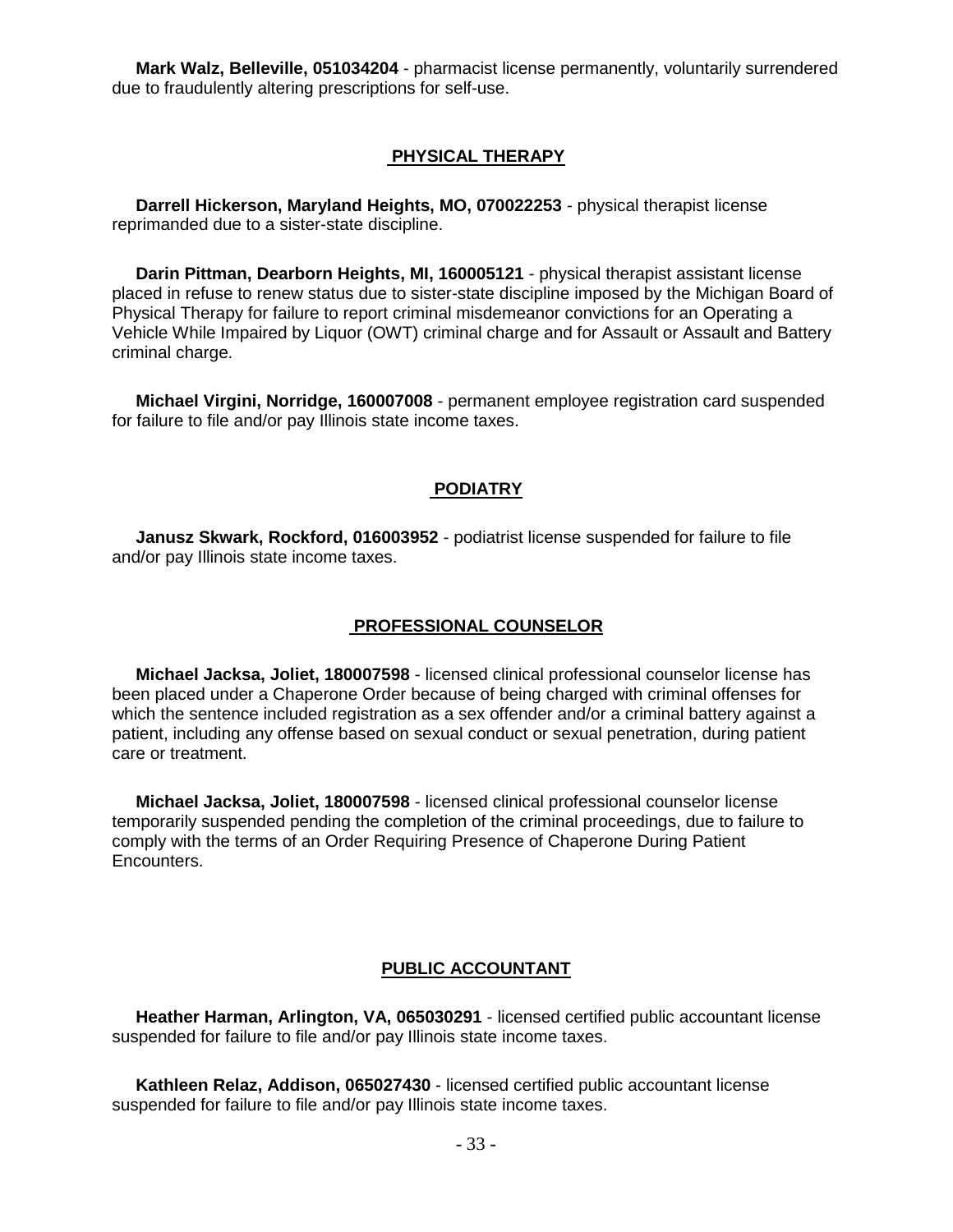**Glenn Reyer, Palatine, 239010175** - registered certified public accountant license suspended for failure to file and/or pay Illinois state income taxes.

#### **RESPIRATORY CARE**

 **Lauri Palmeno, Rockford, 194005526** - respiratory care practitioner license has been placed in refuse to renew status following failure to adhere to the terms of a two (2) year indefinite probation.

#### **SOCIAL WORKER**

 **Keely Finney, St. Louis, MO, 149016794** - licensed clinical social worker license suspended for failure to file and/or pay Illinois state income taxes.

 **Marcha Howes, Hoffman Estates, 149006469** - licensed clinical social worker license suspended for failure to file and/or pay Illinois state income taxes.

 **Patricia Ray, Champaign, 149008355** - licensed clinical social worker license suspended for failure to file and/or pay Illinois state income taxes.

#### **PROFESSIONAL ENGINEERS**

 **Roger Blair, Nevada City, CA, 062067824** - professional engineer license placed on nonreporting probation to run concurrent with Texas probation period until November 16, 2019, for improperly sealing design plans without preparing the calculations required.

 **Todd Reyling, Smithton, 062064054** - professional engineer intern license placed on nonreporting probation for five (5) years and fined \$5,000 because while he was still employed with Kaskaskia Engineering Corporation (KEG), respondent created a secret competing business to solicit work from clients of KEG.

 **Zeyn Uzman, Malvern, PA, 062043255** - professional engineer license fined \$500 for improperly supervising an unlicensed employee for design plans sealed in Arizona.

#### **VETERINARY**

 **Ronald Bowen, Oak Lawn, 090003139** - veterinarian license placed on probation for one year due to unprofessional conduct.

 **Allen Lueking, Sullivan, IN, 090003250** - veterinarian license is restored to unencumbered upon payment of \$4,000 fine due to practicing with a not renewed license.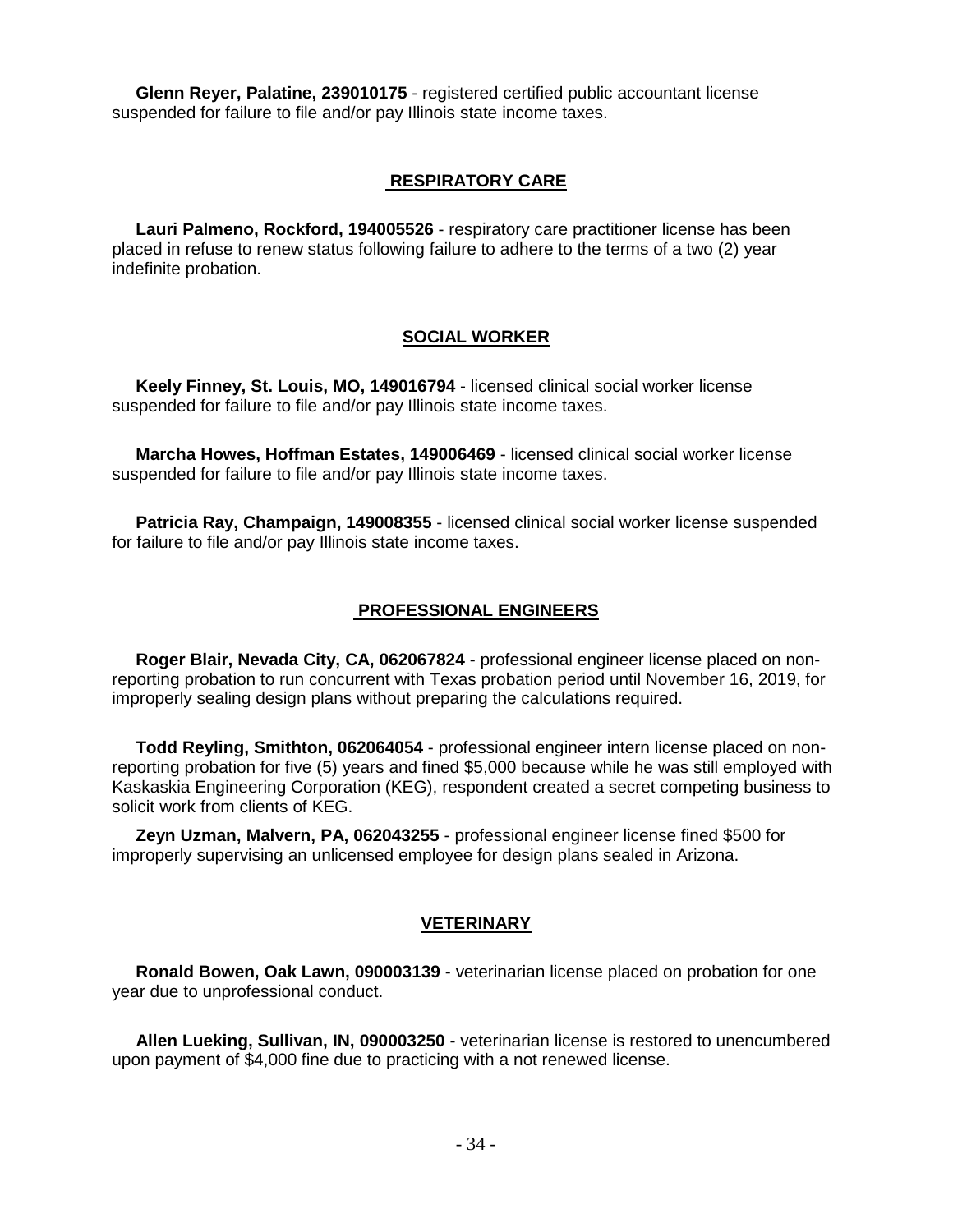**Thomas McDavitt, Aslip, 090007239** - veterinarian license is reprimanded for violating regulations relating to controlled substances or legend drugs.

 **Amardeep Sangha, Naperville, 090006238** - veterinarian license reprimanded due to unprofessional conduct.

## **DIVISION OF REAL ESTATE**

#### **APPRAISAL**

 **Rufino Arroyo, Morton Grove, 553001159** - certified general real estate appraiser license suspended for failure to file and/or pay Illinois state income taxes.

#### **HOME INSPECTOR**

 **Brian Quille, Chicago, 450011600** - real estate home inspector license suspended for failure to file and/or pay Illinois state income taxes.

 **Jerry Sarich, Shorewood, 450003480** – real estate home inspector license fined \$2,000 and suspended for a period of 60 days, or until he has paid the fine, whichever is later, for failure to satisfy continuing education requirements for two licensing periods and for representing on his renewal applications that he had, in fact, completed the required continuing education.

#### **REAL ESTATE**

 **Robert Aranyi, Chicago, 471018368** - real estate managing broker license indefinitely suspended for being more than 30 days delinquent in the payment of child support.

 **Ian Atkins, Chicago, 475172188** - real estate broker license indefinitely suspended for being more than 30 days delinquent in the payment of child support.

 **Maher Barakat, Naperville, 473015555** - real estate leasing agent license suspended for failure to file and/or pay Illinois state income taxes.

 **Jenny Brown, Moline, 473010440** - real estate leasing agent license fined \$750 for failure to complete her continuing education prior to renewing her license and for stating on the renewal application that the continuing education had been completed.

 **Donald Brown, Plainfield, 473013479** - real estate leasing agent license suspended for failure to file and/or pay Illinois state income taxes.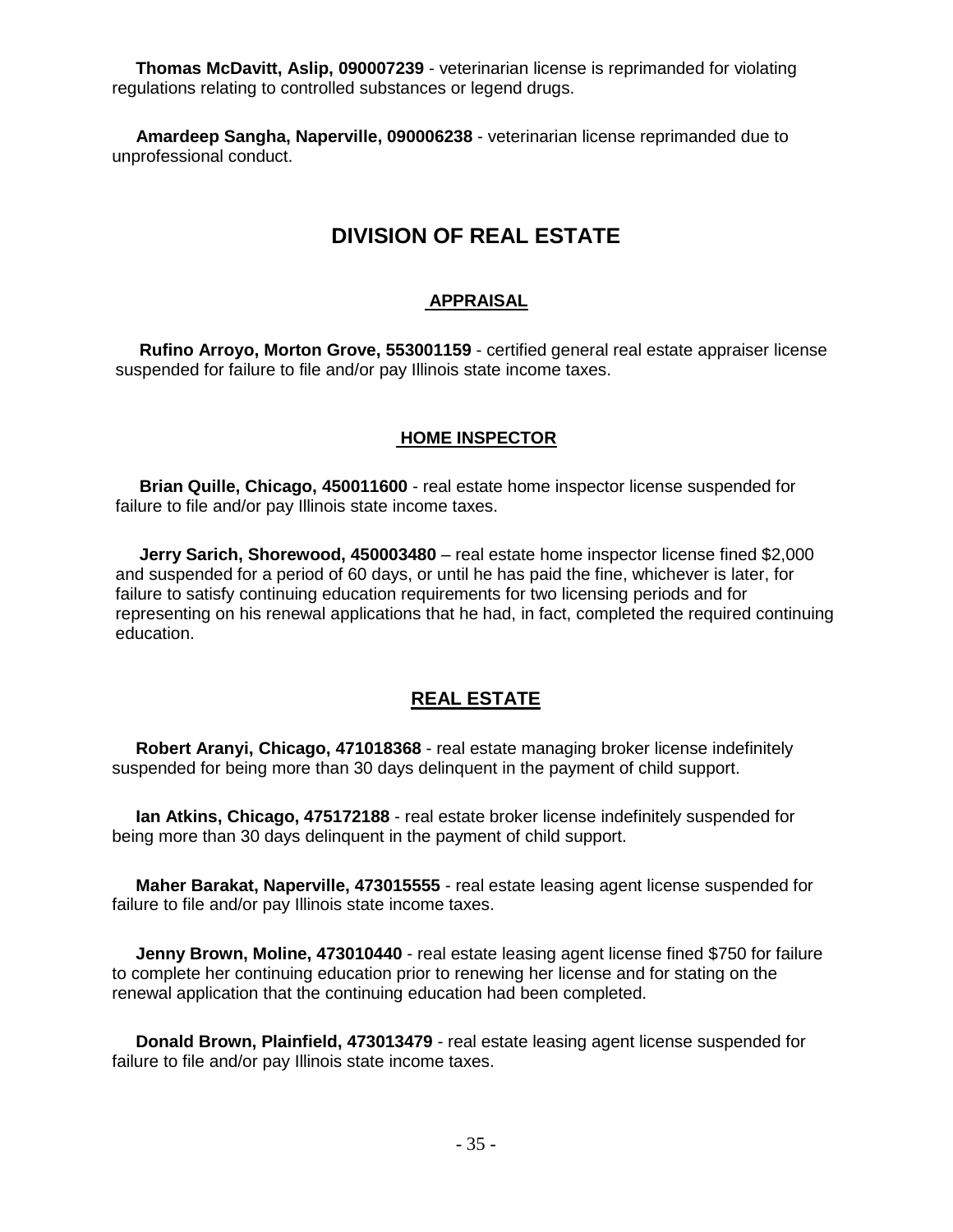**Anthony Casacchia, Chicago, 475172211** - real estate broker license indefinitely suspended for being more than 30 days delinquent in the payment of child support.

 **Rhea Coleman, Chicago, 475170143** - real estate broker license suspended for failure to file and/or pay Illinois state income taxes.

 **Maria Crespo, Chicago, 475150335** - real estate broker license suspended for failure to file and/or pay Illinois state income taxes.

 **Emilia Crespo, Chicago, 471019185** - real estate managing broker license suspended for failure to file and/or pay Illinois state income taxes.

 **Michael Everson, Western Springs, 475143965** - real estate broker license fined \$1,500 for failure to complete his continuing education prior to renewing his license and for stating on his renewal application that he had completed the education.

 **Kris Forde, Chicago, 475157084** - real estate broker license suspended for failure to file and/or pay Illinois state income taxes.

 **Alan Gold, Chicago, 471017652** - real estate managing broker license revoked and fined \$25,000 because of his having pled guilty to a crime that is a felony under federal law.

 **Lisa Grandberry, Chicago, 475142944** - real estate broker license suspended for failure to file and/or pay Illinois state income taxes.

 **Wanda Gutowska, Chicago, 475116232** - real estate broker license suspended for failure to file and/or pay Illinois state income taxes.

 **Amy Hillery, Alton, 475147705** - real estate broker license suspended for failure to file and/or pay Illinois state income taxes.

 **Carey Jorgensen, Bettendorf, IA, 473001478** - real estate leasing agent license fined \$750 for failure to complete continuing education prior to renewing the license and for stating on the renewal application that the continuing education had been completed.

 **James Lau, Chicago, 475167110** - real estate broker license suspended for failure to file and/or pay Illinois state income taxes.

 **Richard Lemoine, Aurora, 475134038** - real estate broker license suspended for failure to file and/or pay Illinois state income taxes.

 **Michael Malcolm, Chicago, 475143620** - real estate broker license suspended for failure to file and/or pay Illinois state income taxes.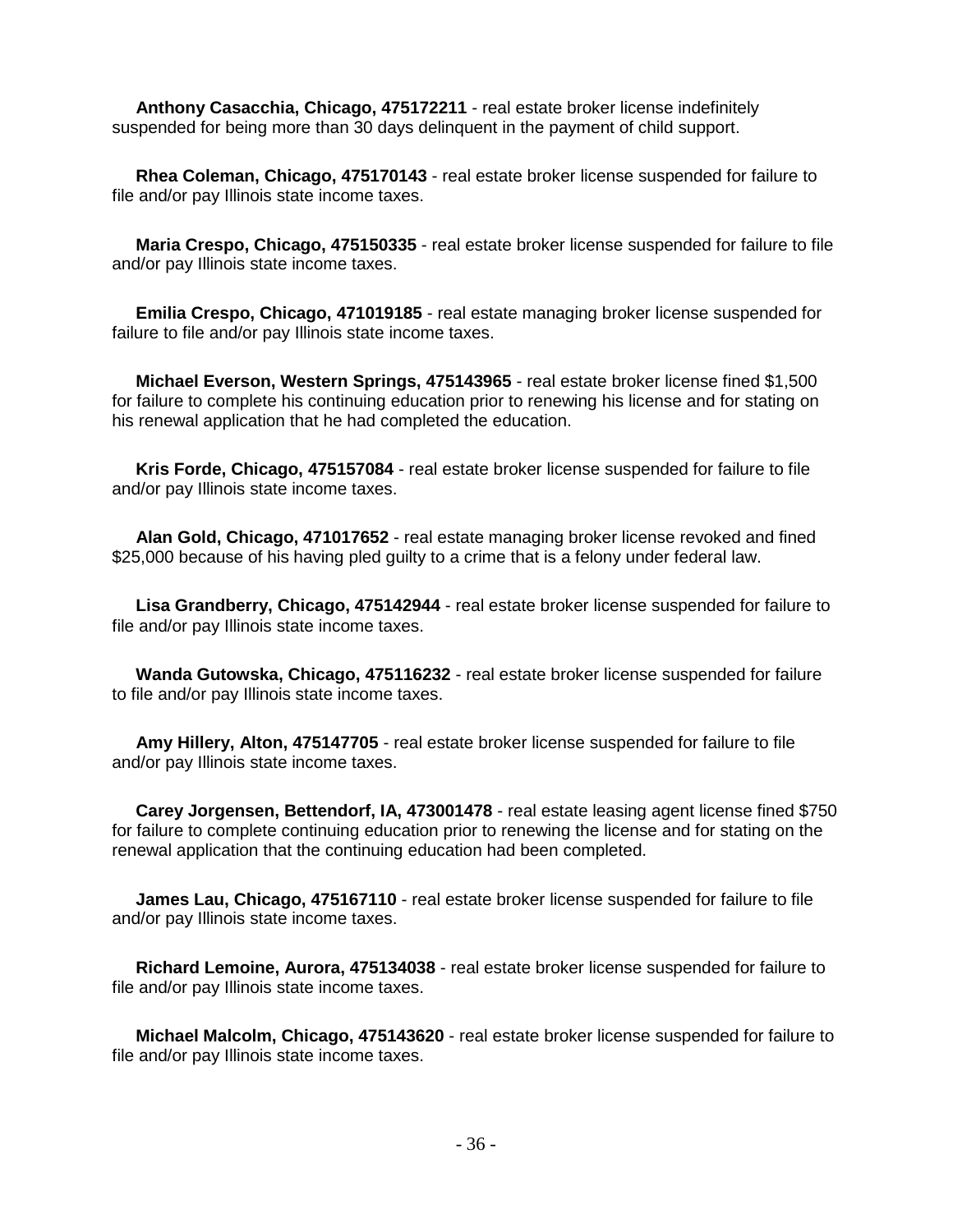**Anna Maury, Chicago, 475157404** - real estate broker license suspended for failure to file and/or pay Illinois state income taxes.

 **Sherry McCants, Chicago Ridge, 473000406** - real estate leasing agent license fined \$750 for failure to complete her continuing education prior to renewing her license and for stating on the renewal application that the continuing education had been completed.

 **Nusrath Mohammed, Glendale Heights, 475172170** - real estate broker license indefinitely suspended for being more than 30 days delinquent in the payment of child support.

 **Brian Murphy, Chicago, 475174530** - real estate broker license suspended for failure to file and/or pay Illinois state income taxes.

 **Steven Novit, Chicago, 475170998** - real estate broker license suspended for failure to file and/or pay Illinois state income taxes.

 **Azhar Pirada, Morton Grove, 475114802** - real estate broker license suspended for failure to file and/or pay Illinois state income taxes.

 **Gerzon David Quezada, Chicago, 47301232** - real estate leasing agent license fined \$1,500.00 for failure to complete his continuing education prior to renewing his license and for stating on the renewal application that the continuing education had been completed.

 **Michelle Roark, Chicago, 473013605** - real estate leasing agent license fined \$750.00 for failure to complete her continuing education prior to renewing her license and for stating on her renewal application that he continuing education had been completed.

 **Angelito Santos, Downers Grove, 475152315** - real estate broker license suspended for failure to file and/or pay Illinois state income taxes.

 **Jack Sartore, Hinsdale, 475090653** - real estate broker license suspended for failure to file and/or pay Illinois state income taxes.

 **Stacey Schneidewind, Maryville, 475146664** - real estate broker license suspended for failure to file and/or pay Illinois state income taxes.

 **Quincy Stepney, Chicago, 475163125** - real estate broker license suspended for failure to file and/or pay Illinois state income taxes.

 **Aaron Washington, Dolton, 473015403** - real estate leasing agent license suspended for failure to file and/or pay Illinois state income taxes.

 **Gloria Wiekert, Chicago, 475174366** - real estate broker license suspended for failure to file and/or pay Illinois state income taxes.